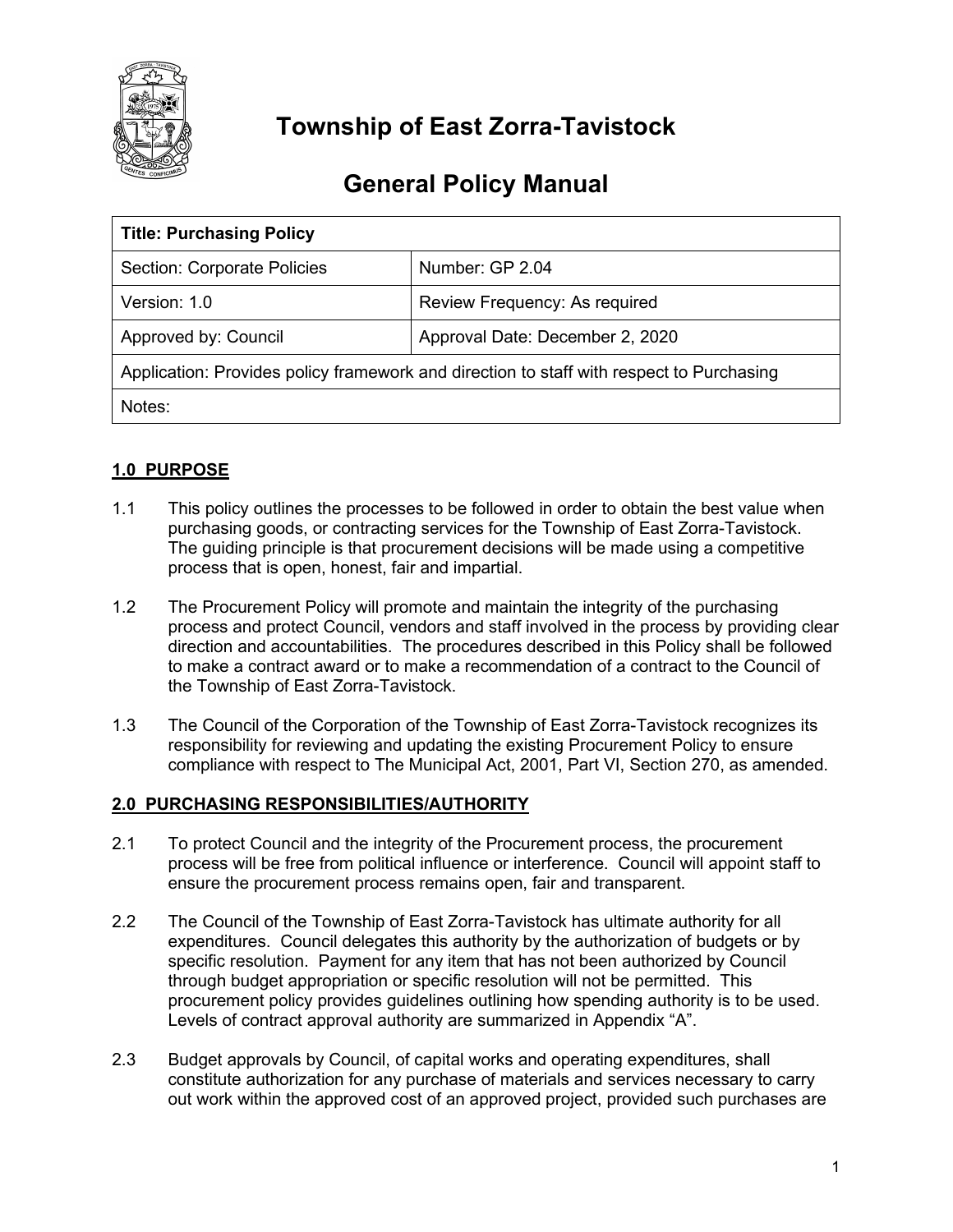made in accordance with this Procurement Policy. The requisitioning Department, in conjunction with Financial Services, will ensure that the Goods and Services are properly approved and that funds are available.

- 2.4 Where expenditures estimates approved in the budget have been subject to Quotations, Tenders or Request for Proposals which subsequently quote an amount greater than the estimated expenditure for that item, notice of a staff report regarding such amendment to the budget shall be included in the Report to Council.
- 2.5 New projects that have not been included in the annual budget shall be detailed in a staff report regarding amendment to the budget shall be included in a Report to Council.
- 2.6 Normal operating costs incurred prior to the adoption of the annual budget shall not require approval of such expenditures and shall be deemed ratified upon the adoption of the annual budget.
- 2.7 It is the responsibility of the User Department to enforce any terms, conditions and specifications from the award of any Contract resulting from the purchasing process. Where terms, conditions or specifications are not being adhered to, the user Department may request Financial Services to contact the supplier and attempt to negotiate to have said deficiencies corrected.
- 2.8 Prior to Council's approval of the current Budget a Department may incur normal operating expenditures up to 40% of the previous year's Budget. Managers will have the authority to solicit bids prior to the approval of Council.
- 2.9 Resolutions approving budget amendments, capital expenditures or special appropriations shall contain purpose of expenditure, cost estimates or expenditure limitation, and the fund in which an appropriation has been provided.
- 2.10 The CAO or Treasurer may appoint a Purchasing Designate to exercise any or all of their responsibilities assigned in this policy.
- 2.11 The signatures of the Mayor and Chief Administrative Officer, when legally required, are necessary on all Agreements to purchase, lease or Contract for Goods or Services.
- 2.12 During the public procurement process, in-house bids will not be considered.
- 2.13 The Treasurer may review departmental purchases on an ongoing basis to review the effectiveness and integrity of the process and policy adherence. This Policy will be reviewed and revised on a periodic basis. It is anticipated that reviews will be conducted every five years or more frequently as required.
- 2.14 Goods and Services that are not subject to this By-Law are listed in "Appendix B".
- 2.15 Despite any other provision of this Policy, the following contracts are subject to the Council of the Corporation of the Township of East Zorra-Tavistock approval;
	- i. any contract requiring approval from the Ontario Municipal Board,
	- ii. any contract prescribed by Statute to be made by Council,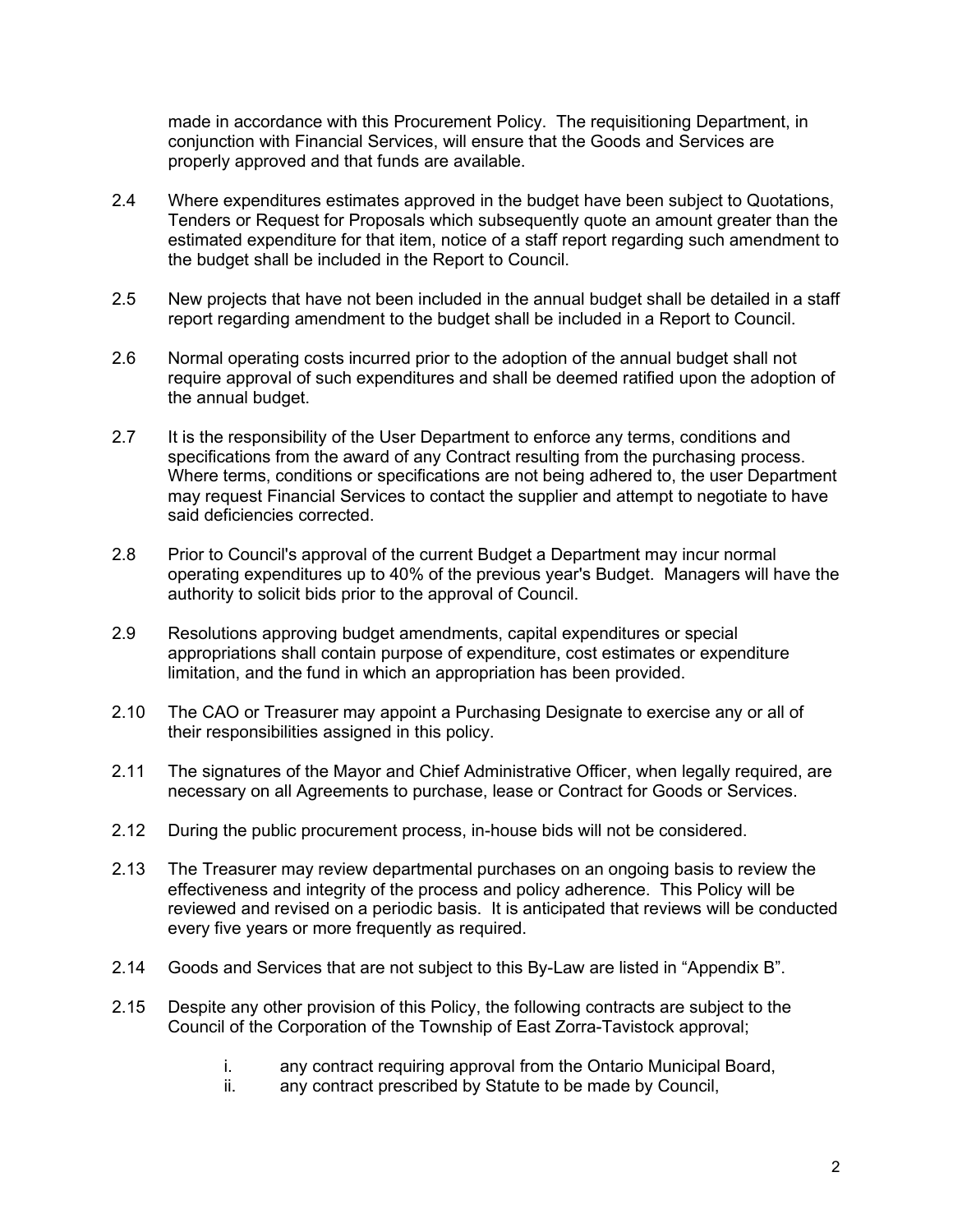- iii. where the cost amount proposed for acceptance is 10% greater than the Council of the Corporation of the Township of East Zorra-Tavistock approved budget for that expenditure or where the expenditure would result in insufficient remaining funds in the project budget to complete the project as budgeted,
- iv. where the net revenue amount proposed for acceptance is lower than the Council of the Corporation of the Township of East Zorra-Tavistock approved budget,
- v. where a substantive objection emanating from the bid solicitation has been filed with a Manager,
- vi. where a major irregularity precludes the award of a tender to the supplier submitting the lowest bid.

# **3.0 METHODS OF PROCUREMENT**

# **3.1 THE ACCESSIBILITY FOR ONTARIANS WITH DISABILITIES ACT (AODA)**

3.1 (1) In deciding to purchase goods or services through the procurement process for the use of itself, its employees or the public, the Council of the Corporation of the Township of East Zorra-Tavistock, to the extent possible, shall have regard to the accessibility for persons with disabilities to the goods or services. (Ontario Regulation 191/11).

# **3.2 ENVIRONMENTAL CONSIDERATIONS**

3.2 (1) In order to contribute to waste reduction and to increase the development and awareness of environmentally sound purchasing, acquisitions of goods and services, specifications will provide for expanded use of durable products, reusable products and products (including those used in services) that contain the minimum level of postconsumer waste and/or maximum level of recyclable content without significantly affecting the intended use of the product or service.

#### **3.3 LOW DOLLAR VALUE PROCUREMENTS (Up to \$10,000)**

- 3.3 (1) Procurements up to \$10,000 shall be considered low dollar value procurements.
- 3.3 (2) All low dollar value procurements shall utilize applicable Township contracts and shall otherwise be in accordance with this policy.
- 3.3 (3) The Manager may delegate approval authority to their staff for low dollar value procurements. It is the responsibility of the respective Manager to ensure that the Procurement Policy is adhered to.
- 3.3 (4) All information on low dollar value procurements must be documented and maintained on file.
- 3.3 (5) Low dollar value procurements do not require a Request for Quotation (RFQ), Request for Proposal (RFP) or Request for Tender (RFT). Obtaining competitive quotes is considered a good business practice and should be exercised.
- 3.3 (6) The Treasurer may conduct reviews to ensure the requirements of this section and all other applicable sections of this Policy have been met.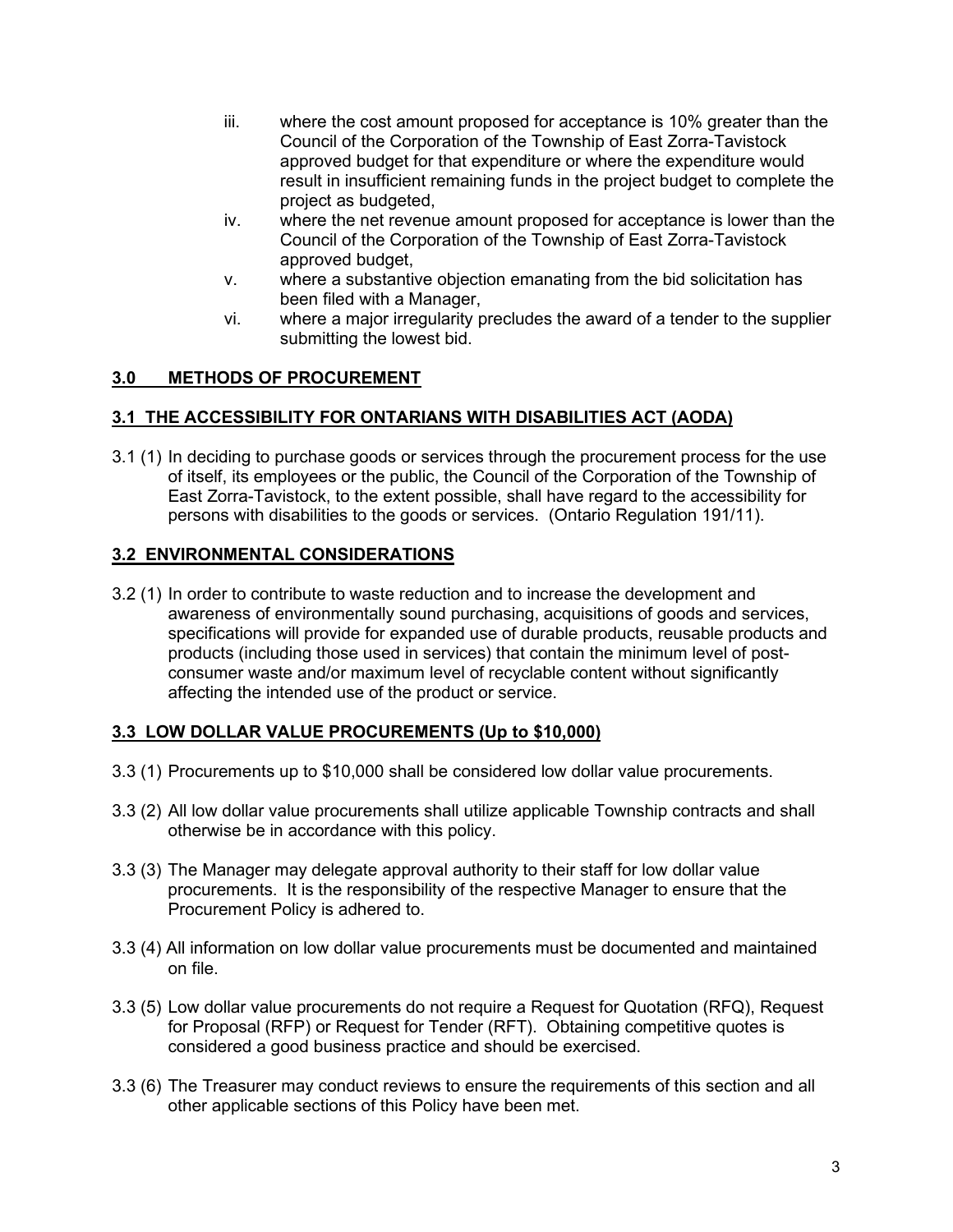# **3.4 REQUEST FOR QUOTATION**

- 3.4 (1) For goods and services for estimated expenditures **greater than \$10,000** the Manager or designate **in consultation** with the Treasurer or designate shall be authorized to make purchases of goods and services provided:
	- i. the requirement can be fully defined; and,
	- ii. best value for the Township can be achieved by an award selection made on the basis of the lowest compliant bid that meets all terms, conditions and specifications,
	- iii. The Manager or any employee exercising delegated authority approval shall provide Finance in writing the relevant specifications, budget authorization, terms and conditions for the purchase of the good, services or construction,
	- iv. At least three (3) written bids must be obtained from three (3) separate potential suppliers to ensure a more competitive process. If staff has exhausted all efforts to obtain three (3) bids and can support this with documented evidence, a minimum of two (2) written bids is acceptable,
	- v. A "No Bid" response shall **not** be considered a valid bid,
	- vi. The Manager or any employee exercising delegated authority approval **AND** Financial Services must **jointly** approve the award,
	- vii. The department shall be responsible to review the competitive bid and verify that all terms, conditions and specifications of the bid are met,
	- viii. The Township reserves the right in its absolute sole discretion to accept or reject any submission,
	- ix. Finance may conduct reviews to ensure the requirements of this section and all other applicable sections of this Policy have been met.

# **3.5 INFORMAL QUOTATION (Greater than \$10,000 but not greater than \$25,000)**

- i. Bid submissions do not have to be sealed,
- ii. Specifications (as applicable) can be issued and quotes can be received by electronic transmission,
- iii. Bids must be submitted to the Corporate Services Department at a specified location on a specified weekday at a specified time,
- iv. When the compliant low bid exceeds the approved budget appropriation by more than 10%, the Manager or designate shall submit a report to Council for direction.

#### **3.6 FORMAL QUOTATION (RFQ) (Greater than \$25,000 but not greater than \$50,000)**

- 3.6 (1) In addition to the requirements set forth in 3.4 above, the following requirements also apply:
	- **i.** Bid forms to be provided to Bidders in written format and must close using a formal sealed bid process.

#### **3.7 REQUEST FOR TENDER (RFT) (Greater than \$50,000)**

For goods and services for estimated expenditures **greater than \$50,000** the Manager or designate and the Treasurer shall be authorized to solicit tenders and the Council of the Corporation of the Township of East Zorra-Tavistock may award such Tenders provided: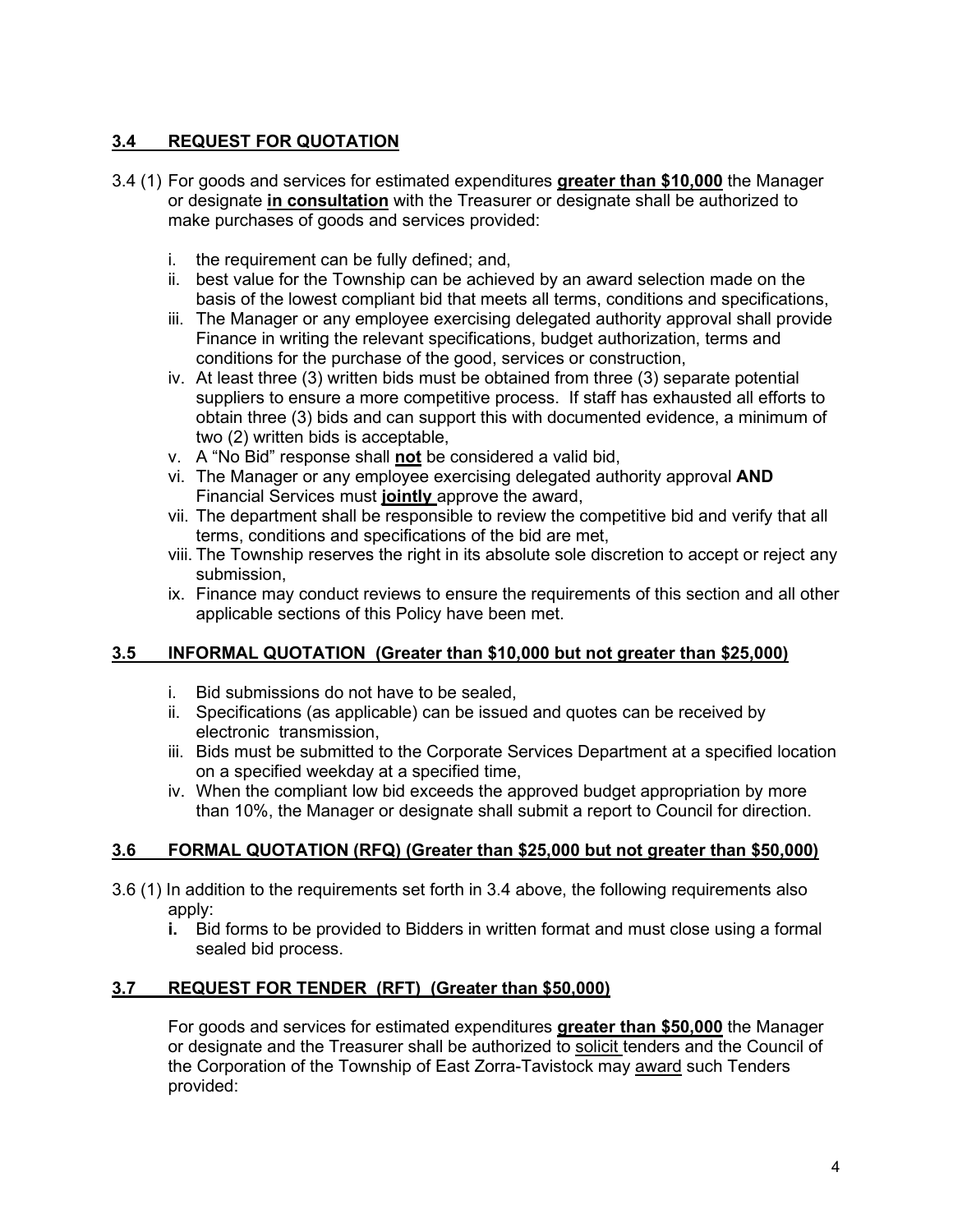- i. Tender documents are to be provided to Bidders in written format and must close using a formal sealed bid process,
- ii. Bids must be submitted to Corporate Services at a specified location on a specified weekday at a specified time,
- iii. The Corporate Services Department shall be responsible for arranging for the public opening of the Tender Bids at the time and date specified by the tender call. There shall be in attendance at that time a minimum of:

The Treasurer or designate

The Manager of the issuing department or designate

- iv. The Financial Services Department shall forward to the issuing Department a summary of the bids subject to review by the Manager,
- v. The project is specifically included within the approved budget and the total submitted price does not exceed the approved budget allocation by more than 10% for the project,
- vi. With respect to all reports initiated for tenders, there shall be a recommendation report to the Council of the Corporation of the Township of East Zorra-Tavistock containing the sources of financing, allocation of revenues, and other financial commentary as considered appropriate.

# **3.8 REQUESTS FOR PROPOSALS (RFP)**

- 3.8 (1) The Request for Proposal procedure shall be used where:
	- i. The requirement is best described in a general performance specification,<br>ii betaling the solutions are sought
	- Innovative solutions are sought,
	- iii. To achieve best value, the award selection will be made on an evaluated point per item or other method involving a combination of mandatory and desirable requirements.
- 3.8 (2) Awards under the RFP process require the following approval:
	- i. Managers or any employee exercising delegated authority approval **and** Financial Services must **jointly** approve and award the RFP for purchases **up to \$50,000,**
	- ii. The Council of the Corporation of the Township of East Zorra-Tavistock must approve and award the RFP for purchases **greater than \$50,000.**
- 3.8 (3) The RFP process is a competitive method of procurement that may or may not include supplier pre-qualification.
- 3.8 (4) A Request for Information or a Request for Qualifications may be issued in advance of an RFP to assist in the development of a more definitive set of terms and conditions, scope of work/service and the selection of qualified suppliers.
- 3.8 (5) A Request for Information and a Request for Qualifications shall follow the same award approvals as an RFP, if applicable.
- 3.8 (6) Corporate Services shall maintain a list of suggested evaluation criteria for assistance in formulating an evaluation method for use in an RFP. This may include but is not limited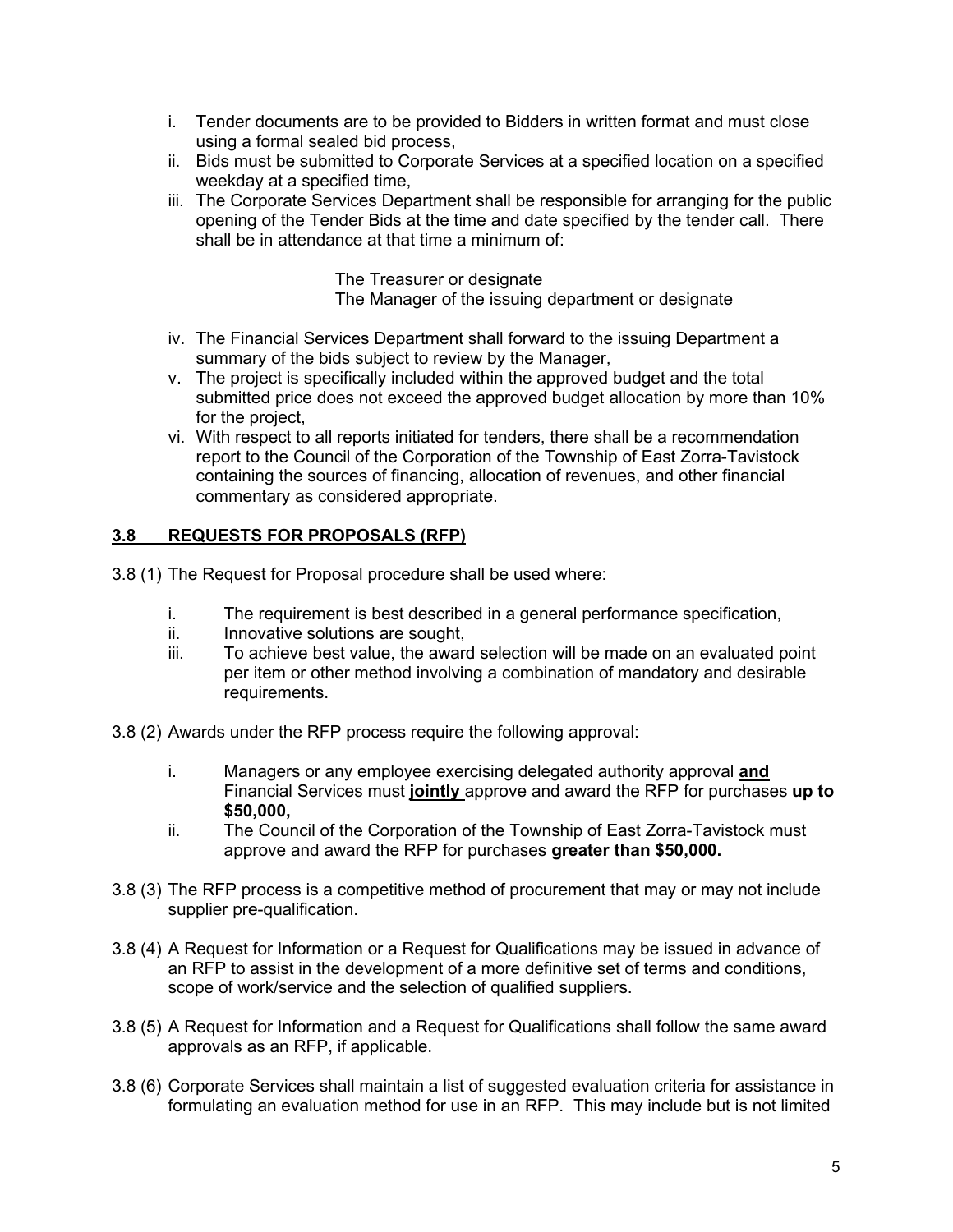to factors such as qualifications and experience, strategy, approach, methodology, scheduling and past performance, facilities, equipment, pricing, life cycle costing, standardization of product and aspects that would support environmental procurement.

- 3.8 (7) Managers or any employee exercising delegated authority approval shall identify appropriate evaluation criteria from the list maintained by Corporate Services for use in an RFP but are not limited to criteria from the list. Cost will always be included as a significant factor, as best value includes but is not limited to quality and cost.
- 3.8 (8) The Manager or any employee exercising delegated authority approval shall provide to Corporate Services in writing the budget authorization, approval authority, terms of reference and evaluation criteria to be applied in evaluating the proposals submitted.
- 3.8 (9) Corporate Services will be the lead in the RFP process. A selection committee will be formed with a minimum of three evaluators and be comprised of at least one representative from the client department and one representative from the Department and the Treasurer or designate shall review all proposals against the established criteria, reach consensus on the final rating results, and ensure that the final rating results, with supporting documents, are kept in the procurement file. Corporate Services may or may not participate in the scoring of the proposals.
- 3.8 (10) During the proposal process all communication with bidders shall be through Corporate Services.
- 3.8 (11) The Corporate Services Department shall forward to the Manager an evaluation summary of the procurement, as well as the Evaluation Committee's recommendation for award of contract to the proponent meeting all mandatory requirements and providing best value as stipulated in the RFP. Finance is responsible for documenting the determination of best value. The criteria and analysis to determine best value will be included (if applicable) in the report to the Council of the Corporation of the Township of East Zorra-Tavistock.
- 3.8(12) With respect to all reports initiated for the RFP, a report on the sources of financing, allocation of revenues, and other financial commentary as considered appropriate shall be prepared.
- 3.8 (13) Reporting will not include summaries of prices, as this information will remain confidential. Any disclosure of information shall be made by the appropriate officer in accordance with the provisions of the Municipal Freedom of Information and Protection of Privacy Act, (R.S.0. 1990), as amended.
- 3.8 (14) Unsuccessful proponents may, upon request, attend a debriefing session with Finance to review the competitive bid. Any discussion relating to any submissions other than that of the proponent will be as required with the Treasurer or designate as well as the Manager to review their bid submission. Discussions relating to any bid submissions other than that of the proponent present will be strictly prohibited. This debriefing session is intended to provide general feedback regarding the proponent's rating on various criteria in order to allow the proponent to understand where future improvements might be applicable.
- 3.8 (15) The Township reserves the right at its sole discretion to accept or reject any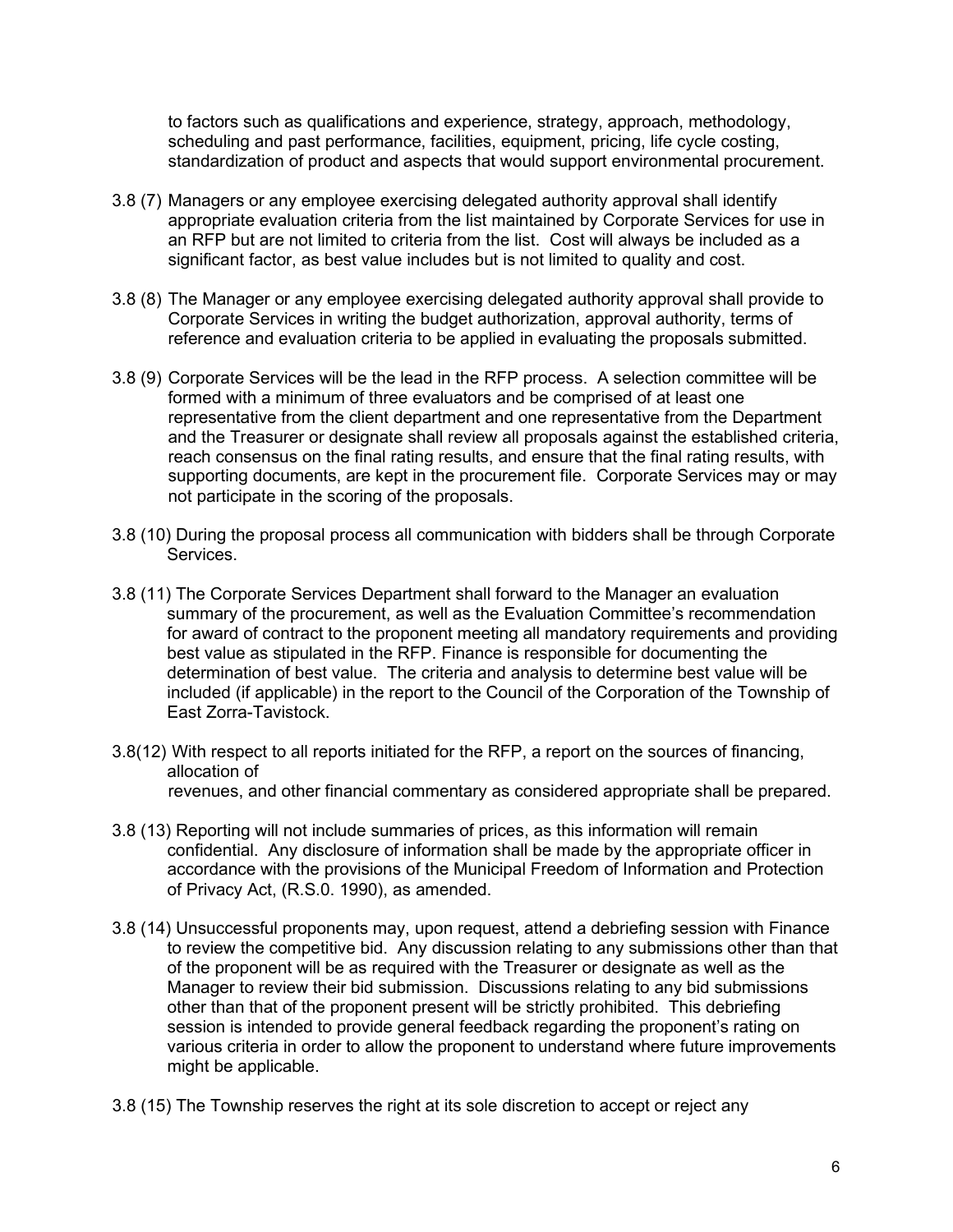submission.

#### **3.9 NON-COMPETITIVE PURCHASES (Blanket Contract Purchases, Emergency, Sole Source, Single Source)**

- 3.9 (1) The requirement for a competitive bid process for the selection of a supplier for goods, services and construction (except for Emergencies) may be waived under joint authority of the appropriate Manager and Treasurer and replaced with direct negotiations by the Manager (or delegate) and Finance under the following circumstances;
- 3.9 (2) The procurement qualifies as a Blanket Order Purchase, Sole Source or Single Source purchase.

#### 3.9 (3) **Blanket Contract Purchases**

A Blanket Order may be used where:

- i. one or more department repetitively order the same goods or services and the actual demand is not known in advance,
- ii. a need is anticipated for a range of goods and services for a specific purpose, but the actual demand is not known at the outset, and delivery is to be made when a requirement arises.
- iii. Corporate Services shall establish and maintain Blanket Order Contracts that define source and price where available with selected suppliers for all frequently used goods or services,
- iv. Blanket Orders may be issued as the result of a bid process such as Request for Quotation, Request for Tender, Request for Proposal and from Co-operative Purchasing consortium,
- v. To establish prices and select sources, the Manager in consultation with Corporate Services shall employ the provisions contained in this Policy for the acquisition of goods, services, labour, materials and construction,
- vi. More than one supplier may be selected where it is in the best interest of the Township and the bid solicitation allows for more than one,
- vii. Where procurement action is initiated by a department for frequently used goods or services, it is to be made with the supplier or suppliers listed in the Blanket Order Contract,
- viii. In a Request for Blanket Order, the expected quantity of the specified goods or services to be purchased over the time period of the agreement will be as accurate an estimate as practical and be based, to the extent possible, on previous usage adjusted for any known factors that may change said usage,
- ix. Blanket Orders shall be issued for a specific time period with all ordering departments responsible for maintaining purchases within budget allocations.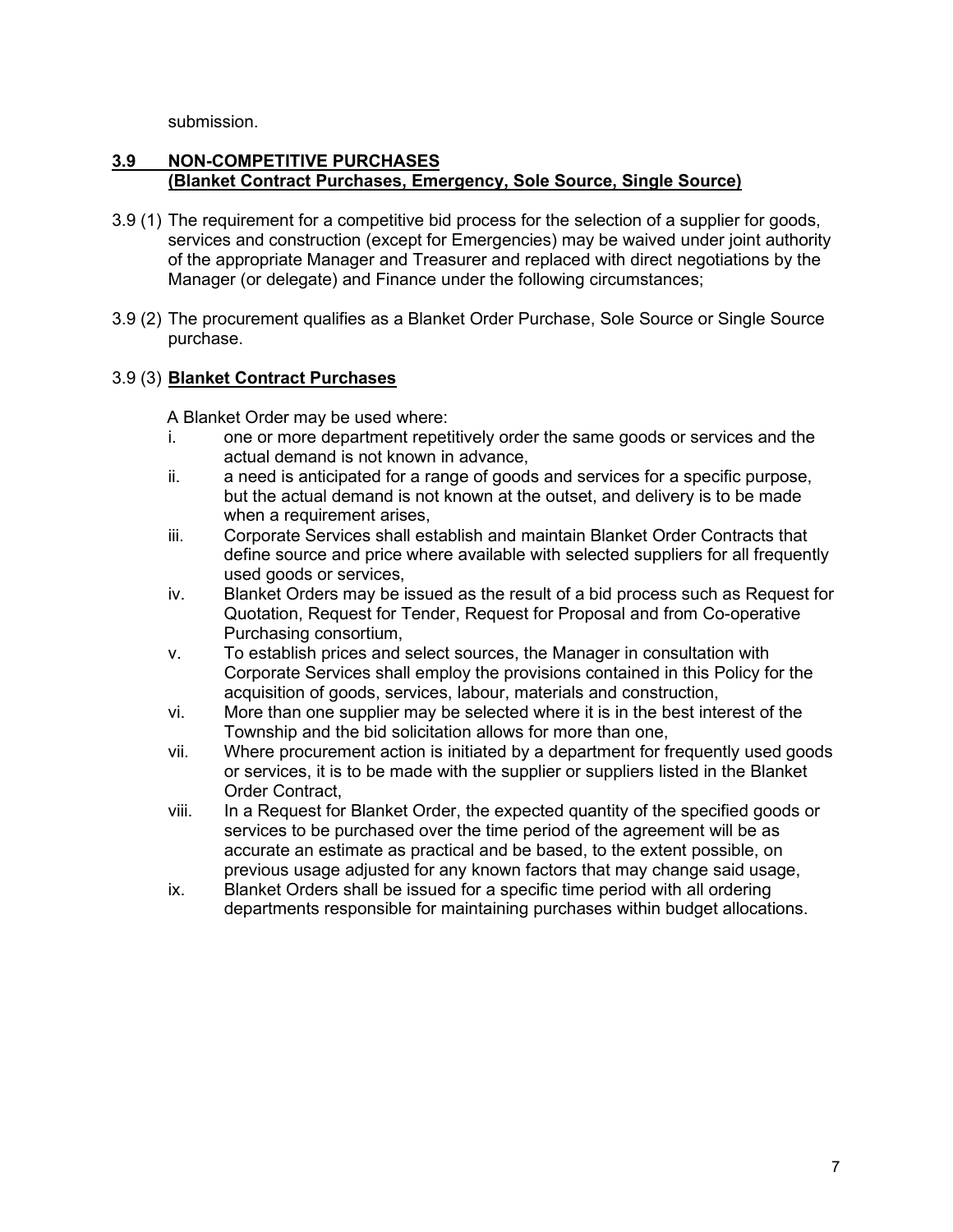#### **3.9 (4) Procurement in Emergencies**

An *"Emergency"* includes immediate threat to:

- i. Public health,
- ii. the maintenance of essential Township services; and,
- iii. the welfare and protection of persons, property or the environment; and the event or occurrence necessitates the immediate need for goods or services to mitigate the emergency and time does not permit for a competitive procurement process.

In the event of an Emergency, the Chief Administrative Officer, Managers and their respective delegates are authorized to enter into a purchase agreement without the requirement of a formal competitive process.

A list of pre-qualified suppliers will be used to select the suppliers, whenever possible.

Where the procurement cost to mitigate the Emergency is anticipated to exceed \$10,000, there must be a notification sent (email contact is acceptable) to the Treasurer or delegate.

The steps taken to mitigate the Emergency must always be clearly documented regardless of amount and where the aggregate cost for a single supplier are in excess of \$10,000, the emergency procurement shall be reported to the Council of the Corporation of the Township of East Zorra-Tavistock (including the source of financing) at the next scheduled meeting following the event. The Manager responsible for the area leading the emergency procurement must forward copies of invoices associated with the Emergency to the Treasurer or designate once the Emergency event has been terminated.

#### **3.9 (5) Sole Source**

The Procurement may be conducted using a Sole Source process if the goods and/or services are available from only one supplier by reason of;

Statutory or market-based monopoly.

Competition is precluded due to the application of any Act or legislation or because of the existence of patent rights, copyrights, license, technical secrets or controls of raw material; or the complete item, service or system is unique to one supplier and no alternative or substitute exists.

#### **3.9 (6) Single Source**

Single Source means that there is more than one source of supply in the open market, but only one source is recommended due to predetermined and approved specifications.

The procurement may be conducted using a Single Source process if the goods and/or services are available from more than one source, but there are valid and sufficient reasons for selecting one supplier in particular, as follows: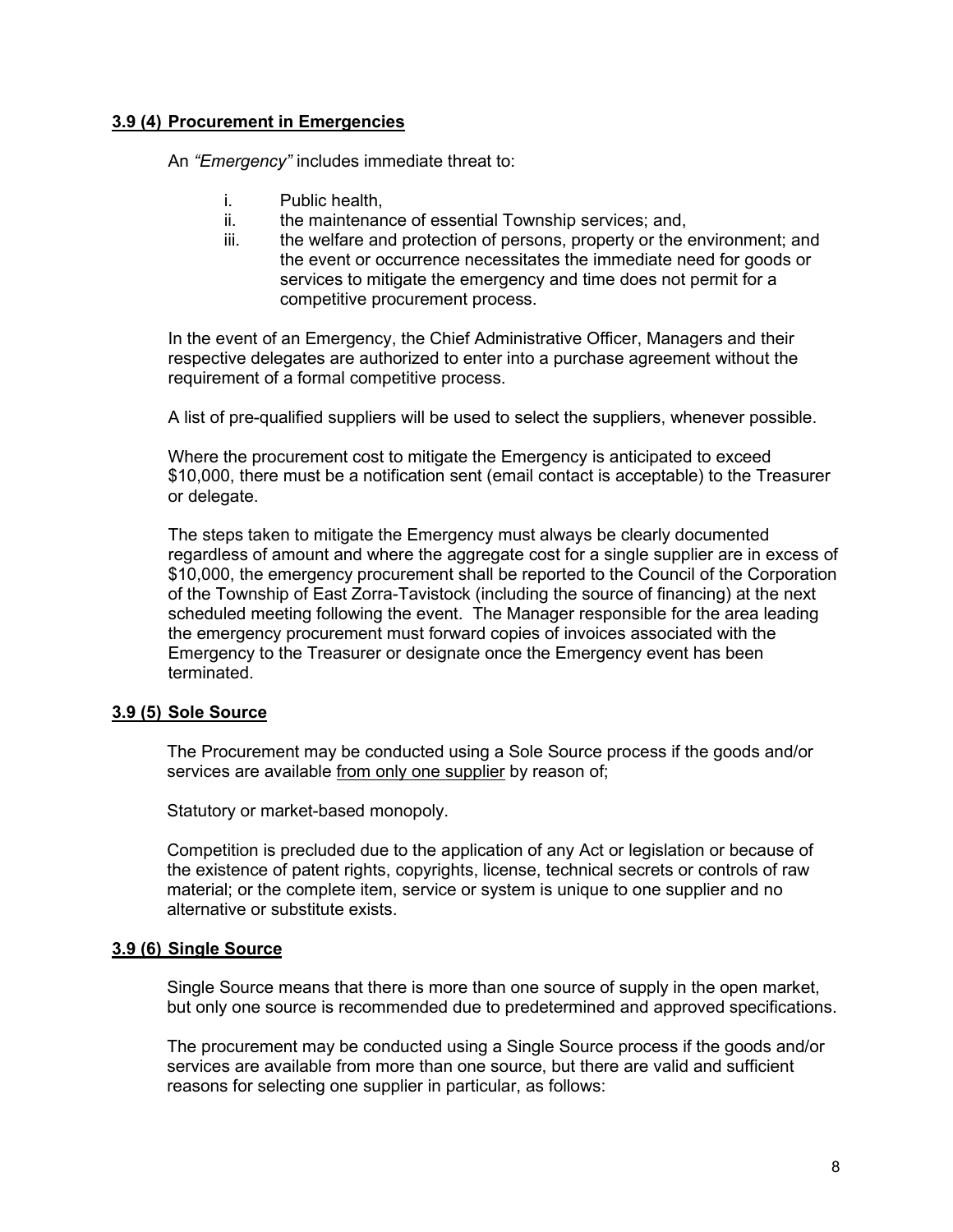An attempt to acquire the goods and/or services by soliciting competitive bids has been made in good faith, but has failed to identify more than one willing and compliant supplier.

The confidential nature of the requirement is such that it would not be in the public interest to solicit competitive bids.

There is a need for compatibility with goods and/or services previous acquired or the required goods and/or services will be additional to similar goods and/or services being supplied under an existing contract (i.e. contract extension or renewal).

It is advantageous to the Township to acquire the goods or services directly from another public body or public service body.

Another organization is funding or substantially funding the acquisition and has determined the supplier and the terms and conditions of the commitment into which the Township will enter are acceptable to the Township.

Where due to abnormal market conditions, the goods, services or construction required are in short supply.

#### **3.9 (7) Sole Source and Single Source – Approval and Reporting**

Awards which qualify to be considered as a Sole Source or Single Source process require the following approval;

The Manager and the Treasurer must **jointly** approve the award not exceeding \$25,000 and if it is within the approved budget allocation;

The Council of the Corporation of the Township of East Zorra-Tavistock must approve the award greater than \$25,000. The Report to Council must contain detailed rationale supporting the decision.

#### **4.0 PURCHASE OF USED FLEET EQUIPMENT**

- 4.0 (1)The Manager of Public Works or designate is authorized to purchase used fleet equipment that is sold by other municipalities, by private sale or public auction, sold through a vendor licensed to sell equipment, by sealed bid or by negotiation, providing that:
	- i. The equipment meets or exceeds the departments equipment requirements.
	- ii. If the total expenditure per piece of equipment exceeds \$50,000, a report will be forwarded to Council detailing the purchase information and expenses.

4.0 (2) The Manager of Public Works or designate is exempt from the Township's formal quotation/tender/proposal process when purchasing used fleet equipment by any of the methods detailed in 4.0.

#### **5.0 LEASING**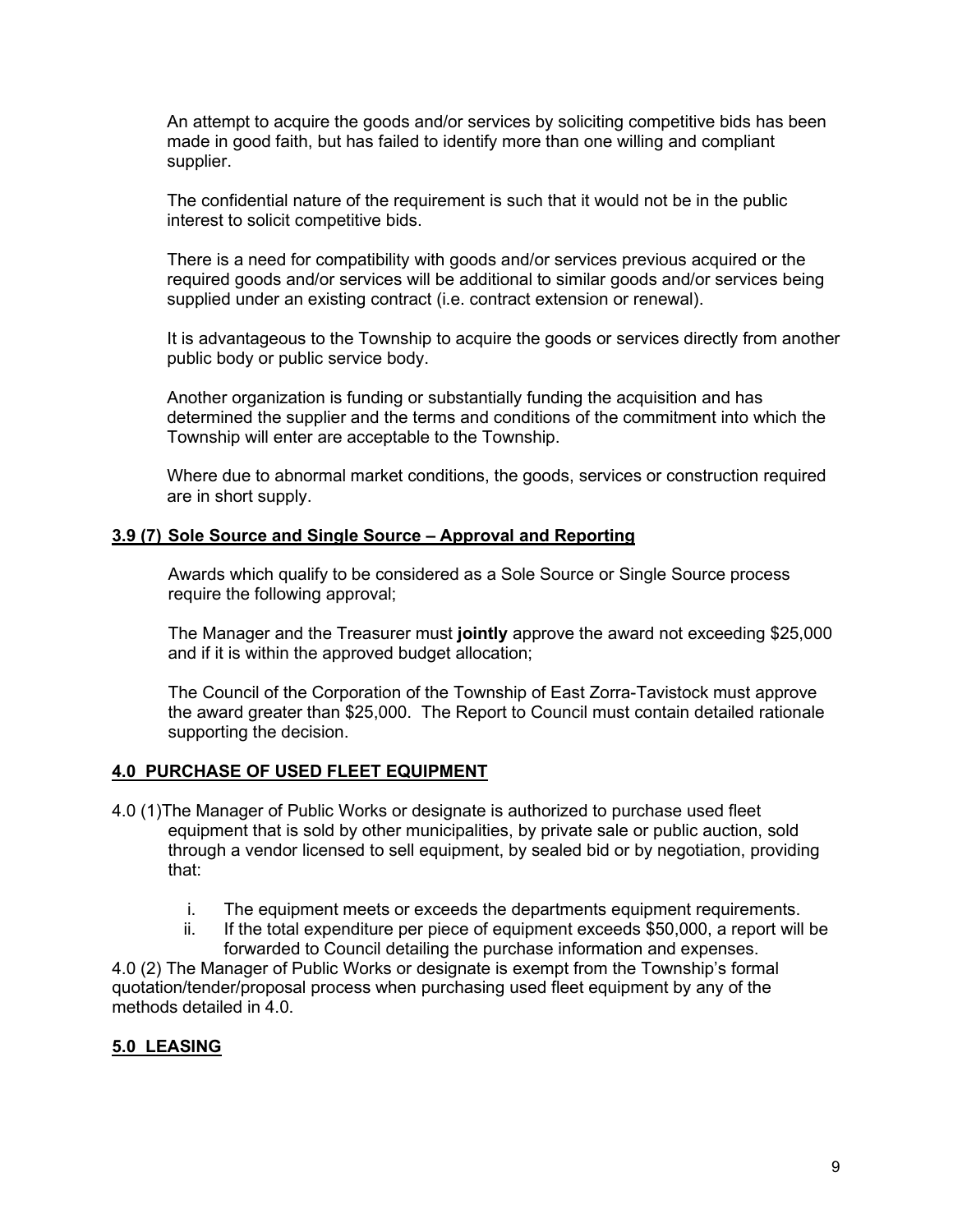- 5.0 (1)The Council of the Corporation of the Township of East Zorra-Tavistock may enter into a leasing agreement in accordance with the Municipal Act, 2001, O.Reg.46/94, O.Reg. 266/02.
- 5.0 (2) In certain circumstances, it may be economically advisable for the Township to enter into a Financing Lease to acquire the right to use capital property and equipment rather than an outright purchase.
- 5.0 (3) Leasing is approved as an acceptable means to acquire Township capital facilities when one or more of the following conditions (goals) are met:
	- i. The Township capital facility cannot be purchased,
	- ii. The lease arrangement provide financially attractive interest rates over the entire life of the lease,
	- iii. The risk of obsolescence on the leased asset rests with the lessor,
	- iv. The leased asset has a high purchase value and is not required on an ongoing basis,
	- v. Short-term revenues versus capital needs.
- 5.0 (4) A by-law is required for all lease agreements with the exception of leases made in emergency situations. These leases will be reported to Council at the first available opportunity. A by-law is not required for leases that are short term in nature of 120 days or less.
- 5.0 (5) Once each fiscal year the Treasurer shall provide a report to Council outlining all current leasing arrangements.

# **6.0 DISPUTE RESOLUTION**

- 6.1 Disputes shall be resolved as follows:
	- i. meeting between the bidder, the Manager of the Department and Finance,
	- $ii.$  if (i) does not lead to a resolution, the decision can be appealed to the Treasurer and the Chief Administrative Officer.

# **7.0 EXCEPTIONS**

7.1 A Department may request exemption from any or all the purchasing methods outlined in this policy by submission of a report requesting the same to the Council of the Corporation of the Township of East Zorra-Tavistock. Such one-time exemption may be granted by resolution.

#### **8.0 PERFORMANCE SECURITY, INSURANCE AND WORKPLACE SAFETY AND INSURANCE BOARD CERTIFICATES**

- 8.1 For all tenders valued at over \$100,000, the following guarantees, bonds, certificates and insurance must form part of the contract unless other securities are deemed appropriate as determined by the Manager.
- 8.2 Performance security to guarantee the completion of the Contract is required for the supply and installation of equipment and materials and all services/construction involving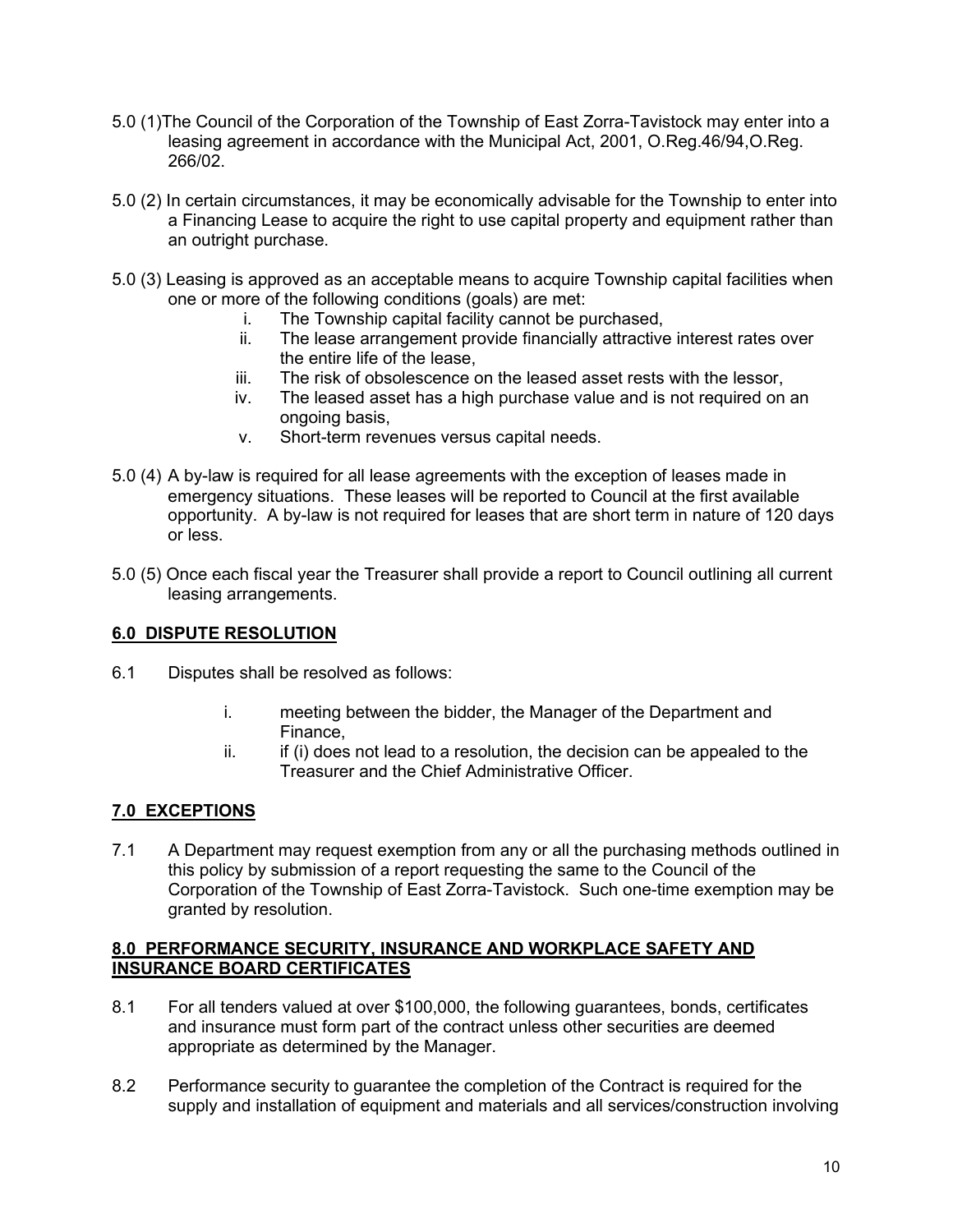Township property. Where performance security is deemed necessary, it shall take the form of one or a combination of one or more of the following;

- i. performance bond valued at 100% of the amount of the Tender bid,
- ii. labour and materials bond valued at 50% of the amount of the Tender bid,
- iii. bid bond or bid deposit (certified cheque),
- iv. irrevocable letter of credit.
- 8.3 The above noted security will be required with respect to the following;
	- i) renovation contracts.
	- ii) construction contracts,
	- iii) new buildings,
	- iv) demolition of buildings,
	- v) service contracts where the work involves contractors working on/with Township-owned property,
	- vi) supply and installation of equipment and materials and all service/construction involving Township-owned property.
- 8.4 Contracts valued at less than \$100,000 may include guarantees at the discretion of the Treasurer.
- 8.5 The Bid Bond or Bid Deposit amount shall be as specified in the following table:

| <b>Total Tender Amount</b> | <b>Bid Deposit</b><br><b>Required</b> |
|----------------------------|---------------------------------------|
| \$100,000 to \$250,000     | \$10,000                              |
| \$250,000 to \$500,000     | \$20,000                              |
| \$500,000 to \$1,000,000   | \$40,000                              |
| \$1,000,000 to \$2,000,000 | \$75,000                              |
| \$2,000,000 and Over       | \$150,000                             |

- 8.6 The Township is authorized to cash and deposit any bid deposit cheques in the Township's possession which are forfeited as a result of non-compliance with the terms, conditions and/or specifications of a sealed bid.
- 8.7 In order to further protect the Corporation of the Township of East Zorra-Tavistock, the following certificates will be required from all successful Bidders/Proponents;
	- i) a current and valid insurance certificate for amounts specified in the Bid document,
	- ii) a current and valid Workplace Safety and Insurance Board (WSIB) certificate.

#### **9.0 EXCLUSION OF BIDDERS**

#### **9.1 EXCLUSION OF BIDDERS IN LITIGATION**

9.1 (1) No Tender, Proposal or Quotation will be accepted from any company inclusive of its subcontractors, which has a claim or instituted a legal proceeding against the Township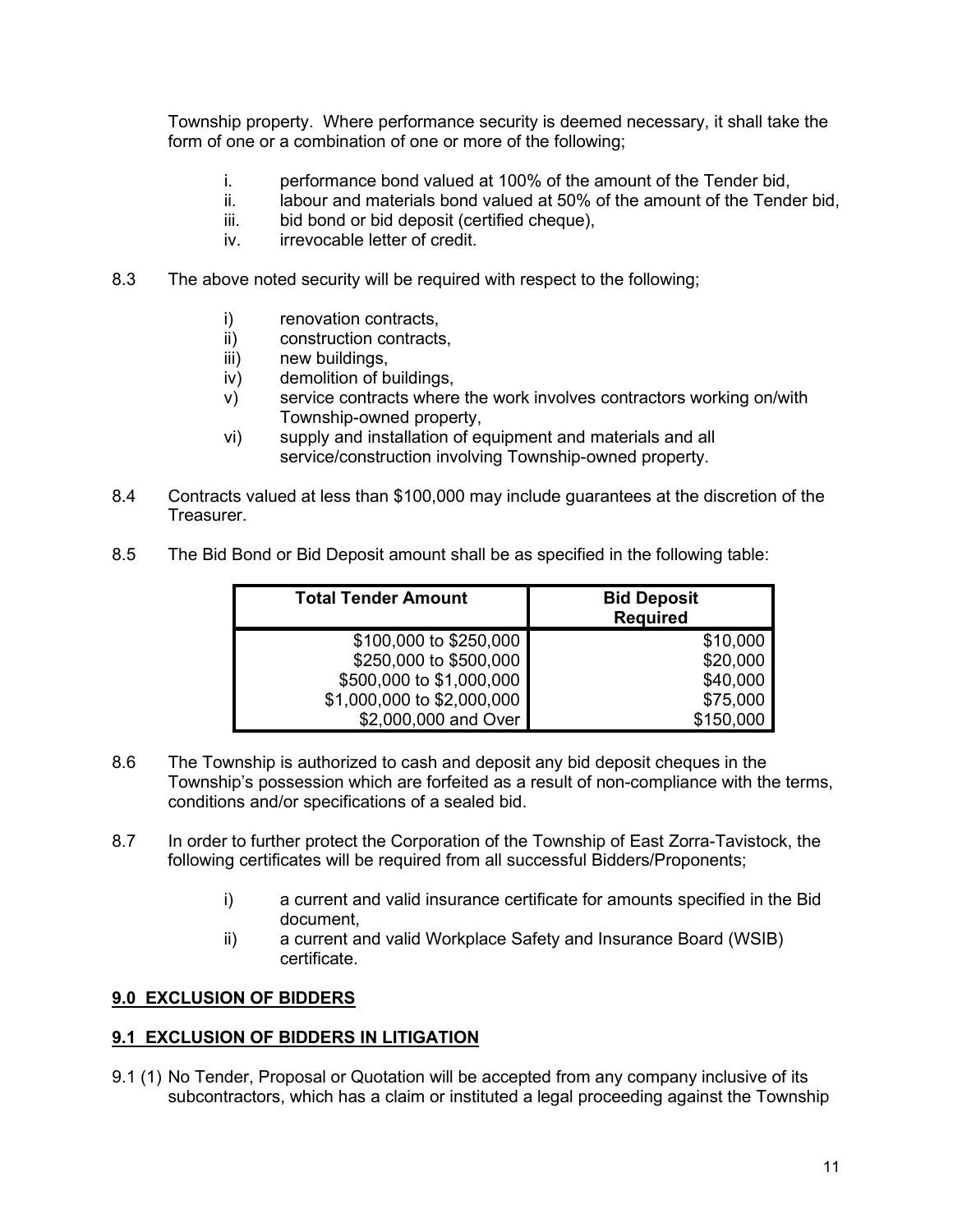or against whom the Township has a claim or instituted a legal proceeding with respect to any previous Contract, without prior approval by Council.

#### **9.2 CONTRACTOR PERFORMANCE APPRAISAL SYSTEM**

- 9.2 (1) The Contractor Performance Appraisal System is a standard process for assessing and recording contractor performance. It is designed to serve as a permanent record for the Township and a means of evaluating and comparing contractor performance on an ongoing basis throughout the project.
- 9.2 (2) The Contractor Performance Appraisal System will be used to evaluate all contracts regardless of value. The implementation of the Performance Evaluation Appraisal System will be at the discretion of the Project Manager and/or Financial Services.
- 9.2 (3) If issues arise, under the direction of the Treasurer, the Township's Project Manager will be asked to record their concerns using the Vendor Incident Reporting Form. Results will be shared with the Vendor/Contractor/Consultant and a verbal warning may be issued by Financial Services. If performance does not improve, a second Vendor Incident Reporting Form will be issued and results will be shared with the Vendor/Contractor/Consultant. The Treasurer will issue a written warning to the Vendor/Contractor/Consultant. If performance does not improve a third Vendor Incident Reporting Form will be initiated by the Project Manager and the results will be shared with the Vendor/Contractor/Consultant. Upon completion of the project, if a third Vendor Incident Reporting Form is issued, under the direction of Financial Services, the Project Manager will complete the applicable Performance Report.
- 9.2 (4) Once the ranking on the applicable Performance Report has been completed, the results will be shared with the Vendor/Contractor/Consultant to discuss the overall ranking for the project.
- 9.2 (5) The performance evaluation shall determine whether a vendor, contractor or consultant will be allowed:
	- i) to bid on future projects,
	- ii) the Vendor/Contractor/Consultant be placed on a probationary list for two years to closely monitor future work, (fees required to monitor future work may be added to the project); or,
	- iii) may not be recommended for future work for a maximum period of three years.
- 9.2 (6) The final appeal shall be conducted by a Dispute Committee which will hear from both Township staff and the Vendor/Contractor/Consultant at a time and place appointed in writing by the Committee. The Dispute Committee shall be comprised of the Treasurer, a Financial Services staff representative and two representatives of the relevant Standing Dispute Resolution Committee of Council. The decision of the Dispute Committee shall be in writing, a copy of which shall be provided to the Vendor/Contractor/Consultant, and the decision of a majority of the Dispute Committee shall be final.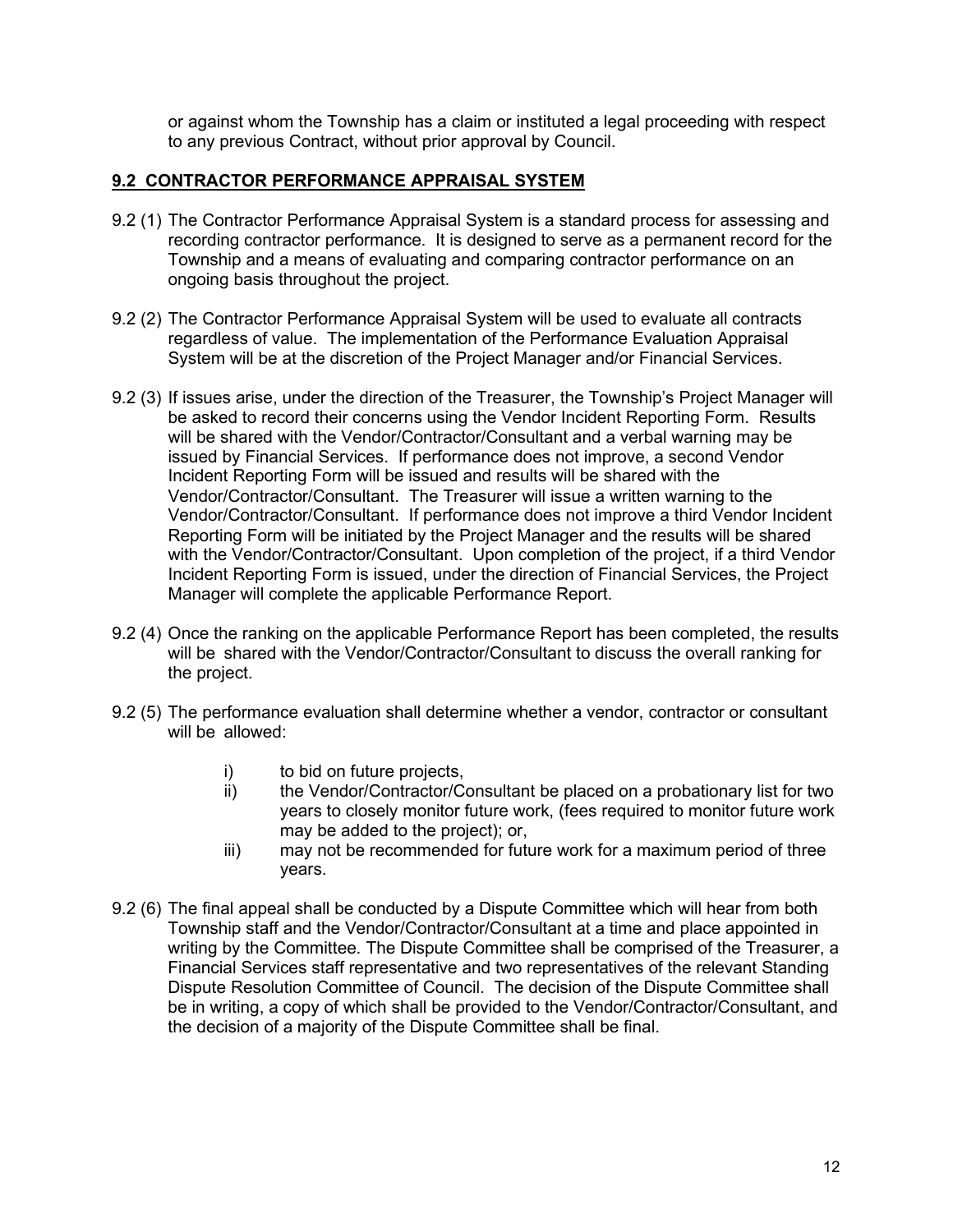#### **10.0 REPORTING TO THE SENIOR MANAGEMENT TEAM AND THE COUNCIL OF THE CORPORATION OF THE TOWNSHIP OF EAST ZORRA-TAVISTOCK**

10.(1) The Treasurer or designate shall submit to the Senior Management Team and the Council of the Corporation of the Township of East Zorra-Tavistock an information report (quarterly) containing the details relevant to the exercise of delegated authority for all contracts awarded that exceed \$10,000 including amendments and renewals. The Treasurer shall certify in the report that the awards are in compliance with the Purchasing Policy.

# **11.0 ACCESS TO INFORMATION**

- 11.(1) The disclosure of information received relevant to the issue of bid solicitations or the award of contracts emanating from bid solicitations shall be made by the appropriate officers in accordance with the provisions of the Municipal Freedom of Information and Privacy Act., R.S.O. 1990, as amended.
- 11.(2) All records and information pertaining to tenders, proposals and other sealed bids, which reveal a trade secret or scientific, technical, commercial, financial or other labour relations information, supplied in confidence implicitly or explicitly, shall remain confidential if the disclosure could reasonably be expected to:
	- i. prejudice significantly the competitive position or interfere significantly with the contractual or other negotiations of a person, group of persons, or organizations,
	- ii. result in similar information no longer being supplied to the Township where it is in the public interest that similar information continue to be so supplied,
	- iii. result in undue loss or gain to any person, group, committee or financial institution or agency; or,
	- iv. result in information whose disclosure could reasonably be expected to be injurious to the financial interests of the Township.

# **12.0 ADVERTISING**

- 12.1(1)To ensure access to all vendors, advertising for Quotations, Tenders, Proposals, Expression of Interest estimated to exceed \$50,000 excluding taxes and freight shall be posted on the Township's website and one or more public tendering website.
- 12.1(2) The Township will post a notice annually in the local papers advising the public that all Proposals/Tenders/Quotations will be advertised electronically on the Township's website and any other applicable public tendering website.

# **13.0 RETENTION OF DOCUMENTATION**

13.1(1)All background information, information submitted by vendors, and any other relevant information involved in obtaining prices for goods and services shall be retained for the entire budget year and six (6) years in records retention.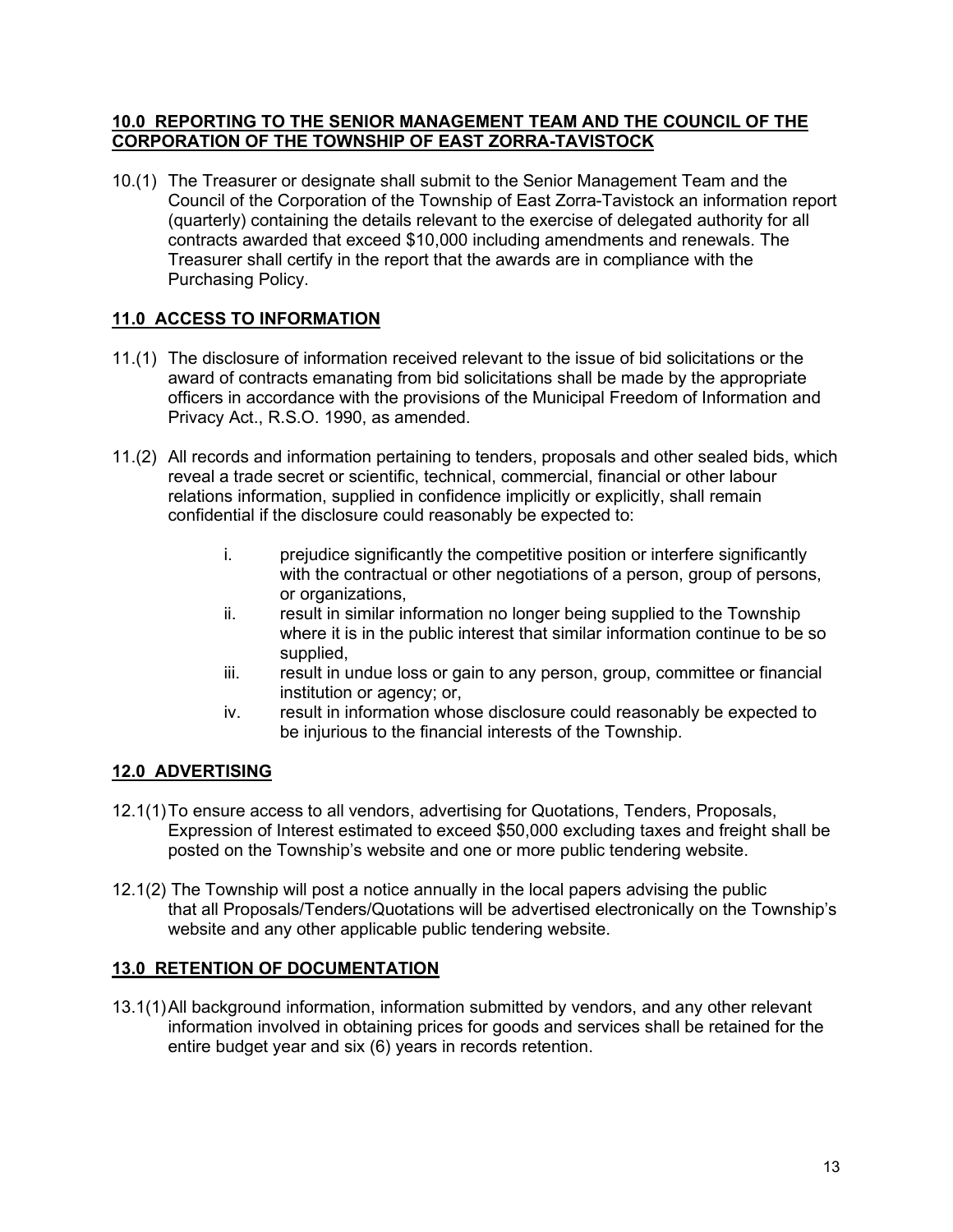13.1(2)All background information, information submitted by successful vendor, resulting in a contract or agreement shall be retained for a minimum of twenty (20) years in record retention.

#### **14.0 DISPOSAL OF SURPLUS OR SCRAP GOODS, MATERIALS AND EQUIPMENT**

- 14.1(1)All departments shall notify the CAO/Clerk when items become obsolete or surplus to their requirements.
- 14.1(2)The CAO/Clerk shall be responsible for ascertaining if the items can be of use to another Township department rather than disposed of.
- 14.1(3)Surplus items that are not claimed by another department may be offered for sale by
	- (i) general advertising to secure sealed bids;
	- (ii) public auction;
	- (iii) public sale; or
	- (iv) other methods as authorized by Council.

The recommended method of sale of the surplus item will be contingent upon the value of the item and the most appropriate method for said item in the opinion of the relevant Manager.

- 14.1(4)Where scrap material is available for disposal, the relevant Manager shall determine the value and possible alternate use of the scrap material, and may dispose of the material by:
	- (v) general advertising to secure sealed bids;
	- (vi) direct contact with the appropriate dealers to view the scrap and submit offers to purchase;
	- (vii) public auction; or
	- (viii) other methods as deemed appropriate.
- 14.1(5)Revenue from the sale of obsolete, surplus or scrap shall be credited to the appropriate account or reserve/reserve fund of original purchase where applicable.
- 14.1(6)Bids for the sale of items considered obsolete or surplus will be accompanied by certified cheque made out to the Township of East Zorra-Tavistock for the full amount of the bid, or other amount as authorized by Council. Payment for scrap material shall be in the form of cash or certified cheque made out to the Township as above.
- 14.1(7) When three (3) attempts have been made to dispose of a surplus item using one of the approved disposal methods, staff shall be authorized to dispose of the item by the best means suitable.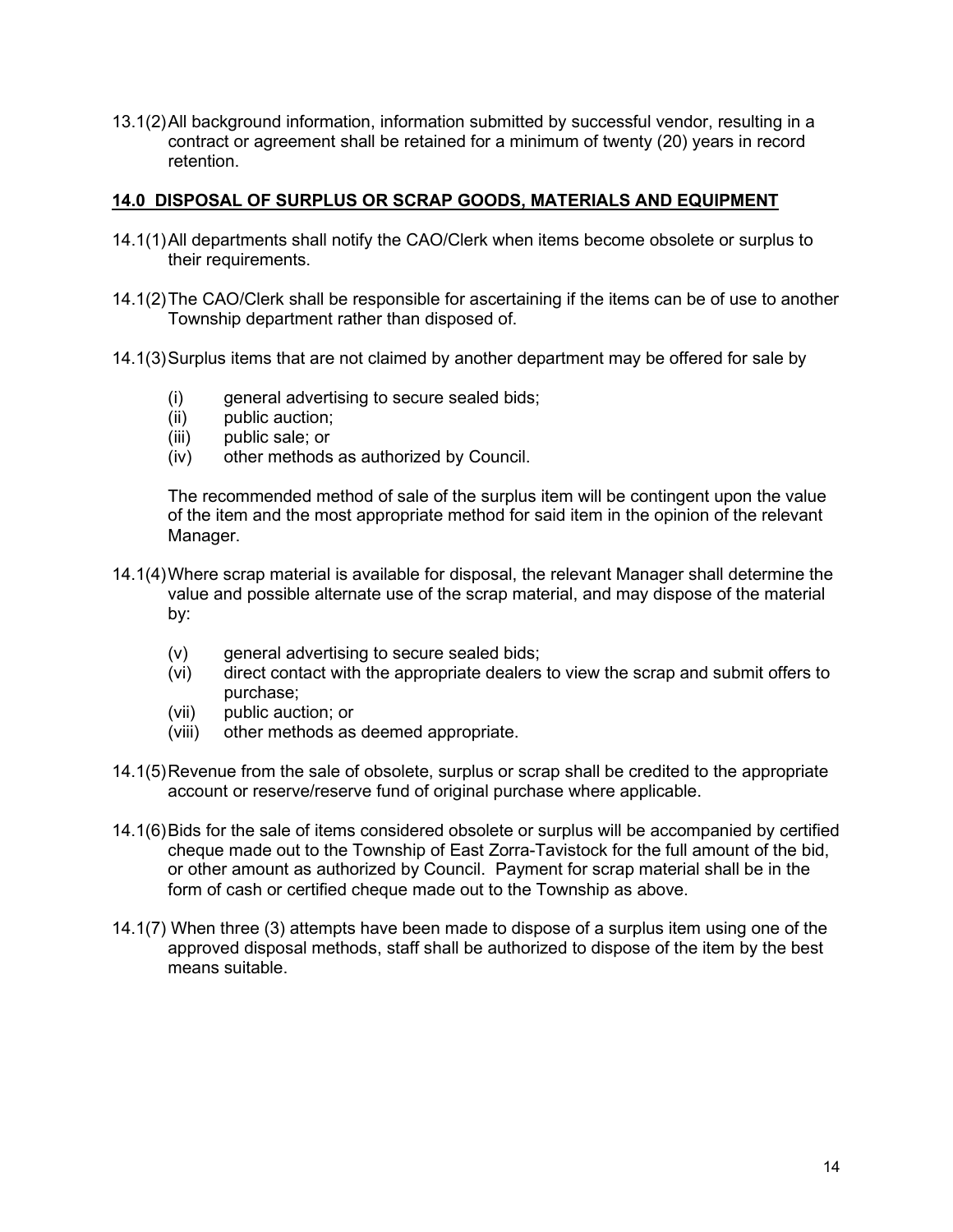#### **APPENDIX "A" LEVELS OF CONTRACT APPROVAL AUTHORITY**

In the case of multi-year supply and/or service contracts, the pre-authorized expenditure limit shall refer to the estimated annual expenditure under the contract.

| <b>Dollar Value</b><br>(excluding<br>taxes)           | <b>Procurement</b><br><b>Process</b>                   | <b>Approval Authority</b>                                                                     | <b>Report to</b><br><b>Council</b><br><b>Required</b> | <b>Policy</b><br><b>Section</b> |
|-------------------------------------------------------|--------------------------------------------------------|-----------------------------------------------------------------------------------------------|-------------------------------------------------------|---------------------------------|
| Up to \$10,000                                        | Purchase Order or<br>Invoice Charge to<br>the Township | Manager or any employee<br>exercising delegated authority<br>approval                         | <b>No</b>                                             | 3.3                             |
| Greater than<br>\$10,000 but<br>less than<br>\$25,000 | Informal RFQ                                           | Manager or any employee<br>exercising delegated authority<br>approval and Treasurer (jointly) | <b>No</b>                                             | 3.4, 3.5                        |
| Greater than<br>\$25,000 but<br>less than<br>\$50,000 | <b>RFQ</b>                                             | Manager or any employee<br>exercising delegated authority<br>approval and Treasurer (jointly) | <b>No</b>                                             | 3.4, 3.6                        |
| Up to \$50,000                                        | <b>RFP</b>                                             | Manager or any employee<br>exercising delegated authority<br>approval and Treasurer (jointly) | No                                                    | 3.8                             |
| Greater than<br>\$50,000                              | RFT / RFP                                              | Council                                                                                       | Yes                                                   | 3.7/3.8                         |
| Up to \$25,000                                        | Single Source or<br>Sole Source                        | Manager and Treasurer (jointly)                                                               | <b>No</b>                                             | 3.9                             |
| Greater than<br>\$25,000                              | Single Source or<br>Sole Source                        | Council                                                                                       | Yes                                                   | 3.9                             |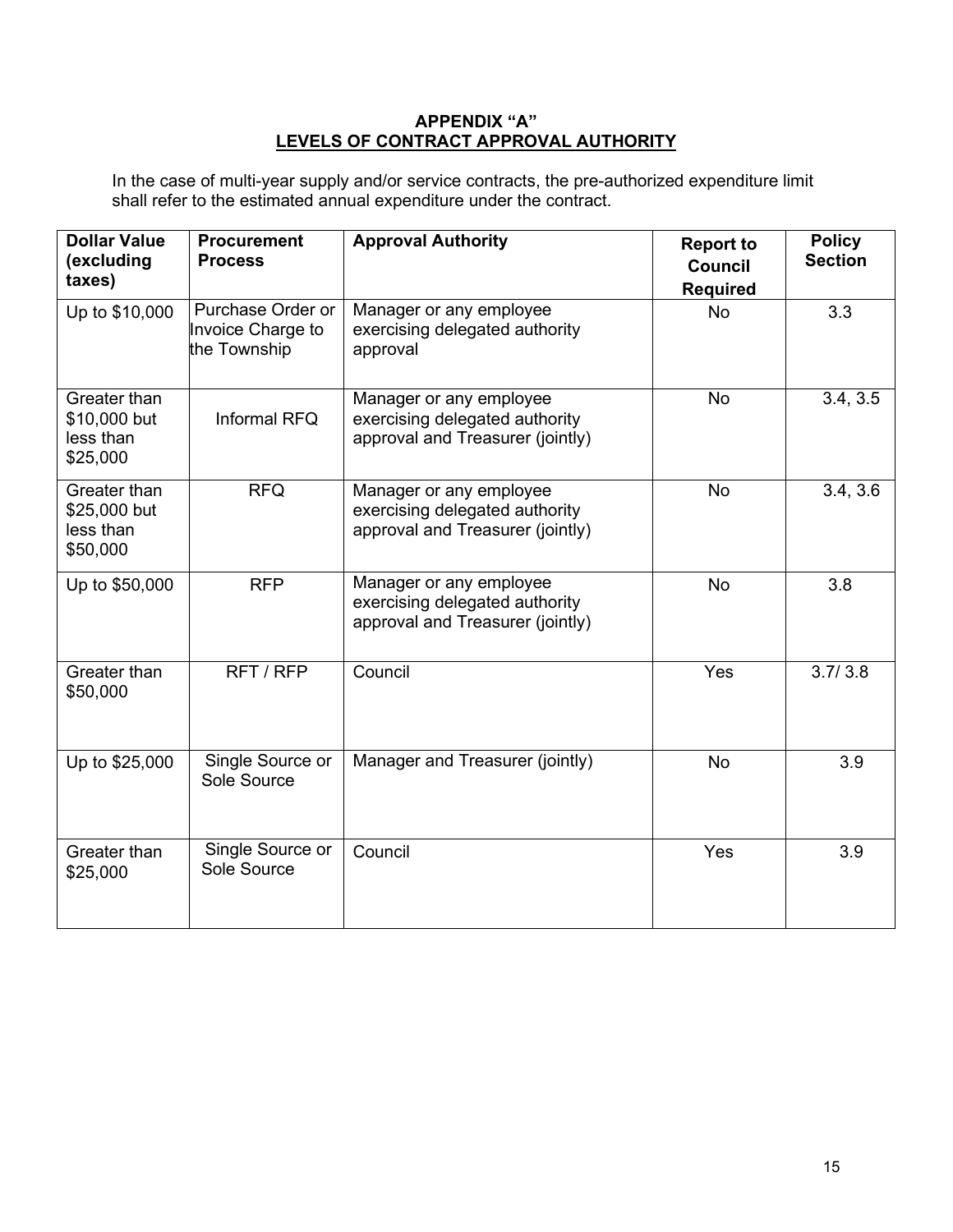#### **APPENDIX B GOODS AND SERVICES NOT SUBJECT TO THIS POLICY**

### Exclusions

Competitive Bids shall not be required for the following Goods and Services;

- a) Petty Cash Items
- b) Advertising services (radio, television, newspaper, magazine)<br>c) Government Agencies
- Government Agencies
- d) Travel Expenses including meals, conferences, seminars, conventions, trade shows, and accommodations
- e) Courses
- f) Staff development/Workshops
- g) Memberships
- h) Magazines, Books, Periodicals<br>i) Licenses, Certificates (including
- Licenses, Certificates (including hardware and software licenses)
- j) Ongoing maintenance for existing computer hardware and software
- k) Professional and skilled services provided to individuals as part of an approved program(s) within the Corporation including but not limited to medical services and counselling services
- l) Postage
- m) Utilities (Water, Sewage, Hydro, Gas, Telephone and Cable TV)
- n) Legal Services
- o) Realty Services for Lease, Acquisition, Demolition, Sale and Appraisal of Land and Property, including Appraisal and Consulting Services relation to matters of Expropriation.
- p) Integrity Commissioner Services
- q) Council approved Grants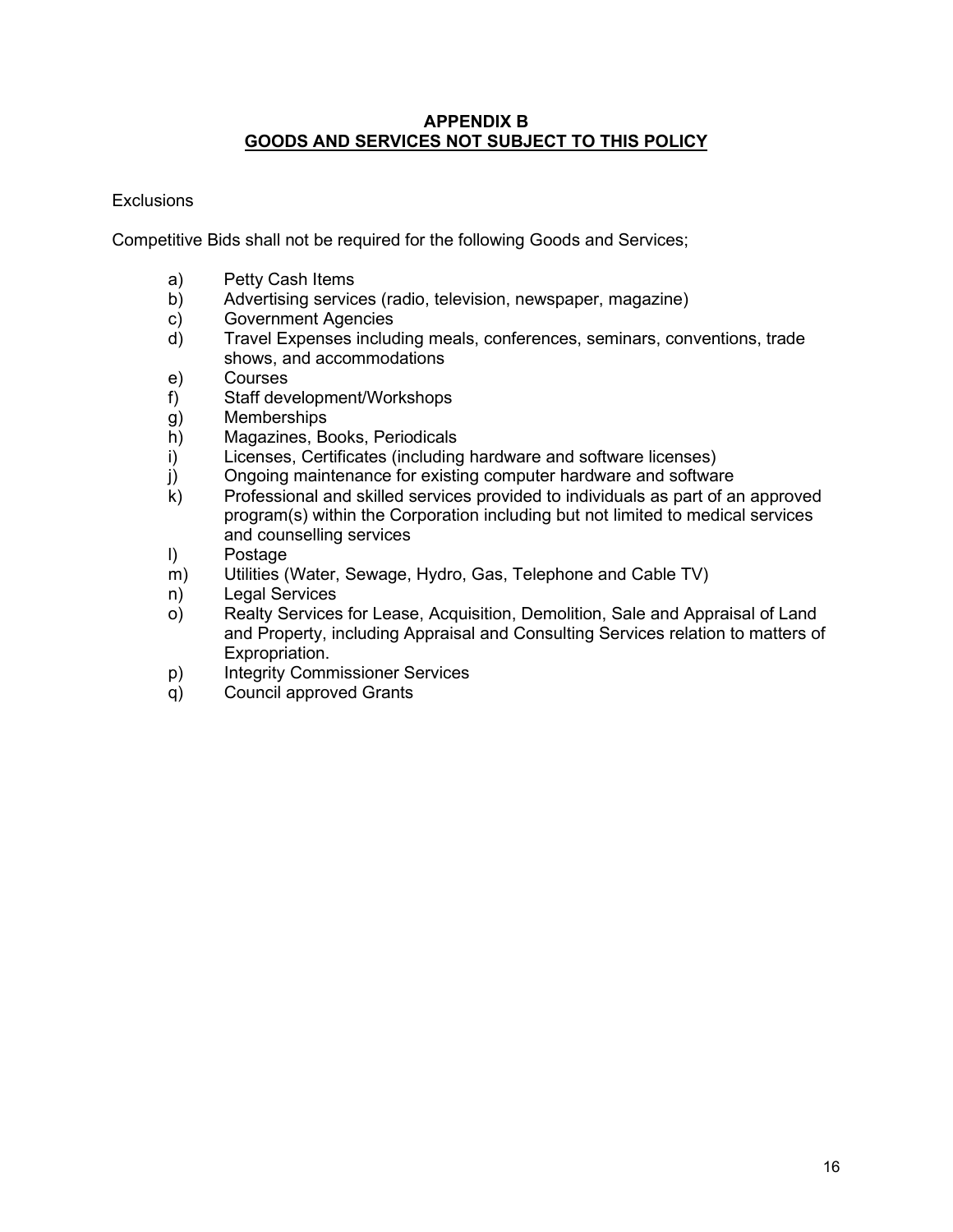# **APPENDIX "C" IRREGULARITIES CONTAINED IN BIDS**

| <b>IRREGULARITY</b>                                                                    | <b>RESPONSE</b>                                                                                              |
|----------------------------------------------------------------------------------------|--------------------------------------------------------------------------------------------------------------|
| Late Bids                                                                              | Automatic Rejection, returned unopened to the bidder.                                                        |
| Unsealed Envelopes.                                                                    | Automatic Rejection.                                                                                         |
| Incomplete, illegible or obscure bids or bids which                                    | May be rejected as informal.                                                                                 |
| contain additions not called for, erasures,                                            |                                                                                                              |
| alterations, errors or irregularities of any kind.                                     |                                                                                                              |
| Bids not completed in ink.                                                             | Automatic Rejection.                                                                                         |
| Documents, in which all necessary Addenda have                                         | Automatic Rejection.                                                                                         |
| not been acknowledged.                                                                 |                                                                                                              |
| Failure to attend mandatory site visit.                                                | Automatic Rejection.                                                                                         |
| Bids received on documents other than those                                            | Automatic Rejection.                                                                                         |
| provided by the Council of the Corporation of the<br>Township of East Zorra-Tavistock. |                                                                                                              |
| Failure to insert the Tenderer's business name in                                      | Automatic Rejection.                                                                                         |
| spaces provided in the Form of Tender.                                                 |                                                                                                              |
| Failure to include signature of the person                                             | Automatic Rejection.                                                                                         |
| authorized to bind the Tenderer in the space                                           |                                                                                                              |
| provided in the Form of Tender.                                                        |                                                                                                              |
| Conditions placed by the Tenderer on the Total                                         | Automatic Rejection.                                                                                         |
| Contract Price.                                                                        |                                                                                                              |
| <b>Bids Containing Minor Mathematical Errors.</b>                                      | If the amount tendered for a unit price item does<br>a)                                                      |
|                                                                                        | not agree with the extension of the estimated                                                                |
|                                                                                        | quantity and the tendered unit price, or if the                                                              |
|                                                                                        | extension has not been made, the unit price shall<br>govern and the total price shall be corrected           |
|                                                                                        | accordingly. All corrections by Financial Services                                                           |
|                                                                                        | will be made in red ink and initialed.                                                                       |
|                                                                                        | If both the unit price and the total price are left<br>b)                                                    |
|                                                                                        | blank, then both shall be considered as zero.                                                                |
|                                                                                        | If the unit price is left blank but a total price is<br>C)                                                   |
|                                                                                        | shown for the item, the unit price shall be                                                                  |
|                                                                                        | established by dividing the total price by the                                                               |
|                                                                                        | estimated quantity.                                                                                          |
|                                                                                        | If the total price is left blank for a lump sum item, it<br>d)                                               |
|                                                                                        | shall be considered zero.                                                                                    |
|                                                                                        | If the Tender contains an error in addition and/or<br>e)<br>subtraction and/or transcription in the approved |
|                                                                                        | tender documentation format requested (i.e. not                                                              |
|                                                                                        | the additional supporting documentation supplied),                                                           |
|                                                                                        | the error shall be corrected and the corrected total                                                         |
|                                                                                        | contract price shall govern.                                                                                 |
|                                                                                        | Tenders containing prices which appear to be as<br>f)                                                        |
|                                                                                        | unbalanced as to likely affect the interest of the                                                           |
|                                                                                        | Township adversely may be rejected.                                                                          |
|                                                                                        |                                                                                                              |
|                                                                                        |                                                                                                              |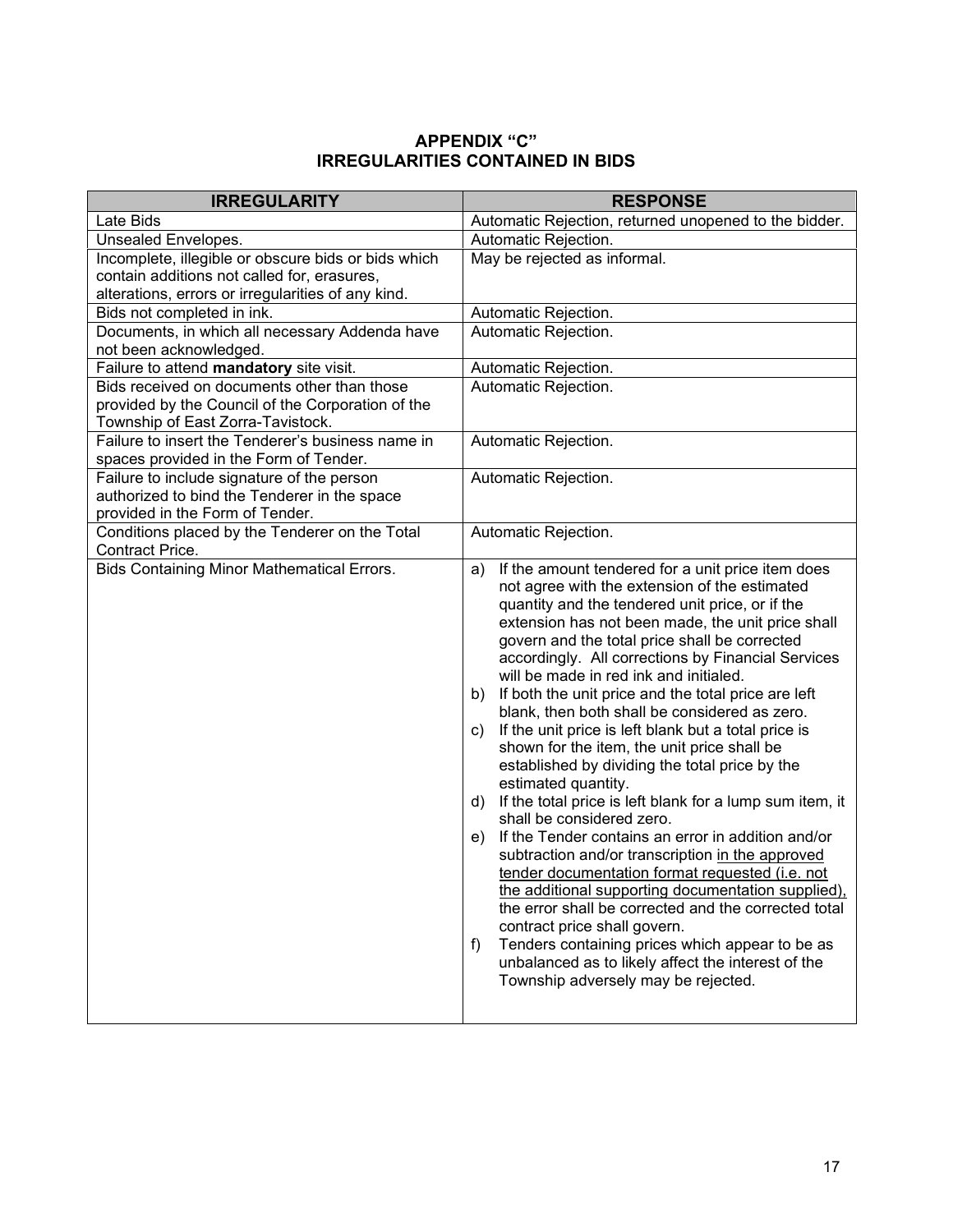### **APPENDIX "C" IRREGULARITIES CONTAINED IN BIDS**

| <b>IRREGULARITY</b>                                                                           | <b>RESPONSE</b>                                         |
|-----------------------------------------------------------------------------------------------|---------------------------------------------------------|
| <b>Bid Security</b>                                                                           |                                                         |
| a) Insufficient Financial Security (no bid<br>deposit or insufficient bid deposit).           | Automatic Rejection.                                    |
| b) Failure to insert name of bonding company.                                                 | Automatic Rejection.                                    |
| c) Signature of bidder and/or bonding<br>company missing when bid bond requested.             | Automatic Rejection.                                    |
| Agreement to provide Performance Security is not<br>provided or is not in the form specified. | Automatic Rejection.                                    |
| Part bids (all items not bid).                                                                | Automatic Rejection unless allowed for in the request.  |
| Withdrawal of Bids                                                                            | Withdrawal of bids received after the closing time will |
|                                                                                               | not be allowed.                                         |
| Tie Bids                                                                                      | The designated official may use one of the following    |
|                                                                                               | methods of dealing with tie bids, based upon the        |
|                                                                                               | specific situation,                                     |
|                                                                                               | * use a coin toss to select a recommended bid,          |
|                                                                                               | * request the tie bidders to submit new bids,           |
|                                                                                               | * negotiate with the tied bidders to break the tie.     |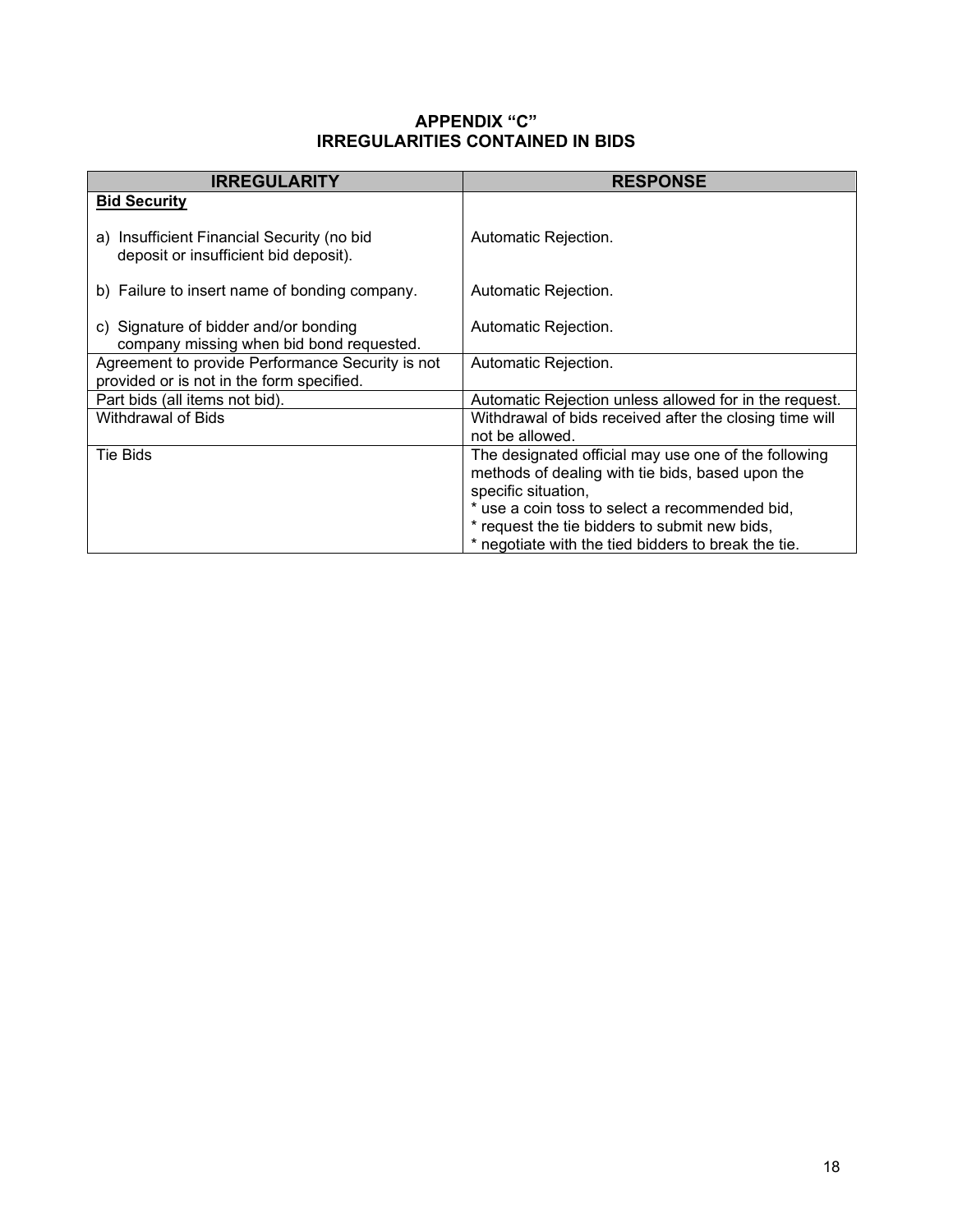### **APPENDIX "D" DEFINITIONS**

In this policy, unless a contrary intention appears:

"**Agreement**" means a formal written legal agreement or contract for the supply of goods, services, equipment or construction,

**"Addendum"** means additional information supplied by the Corporation after an original Tender, Quotation or Proposal call has been issued,

**"Authority"** means the legal right to conduct the tasks outlined in this policy as directed by Council and delegated through the Township's Treasurer to staff,

"**Blanket Order**" shall mean the agreement wherein a vendor will sell certain items to the Township for an agreed period of time with established terms and conditions,

"**Bid**" shall mean a submission from a prospective vendor in response to a request for the purchase of goods or services issued by the Township,

**"Bidder"** means supplier or contractor from whom the Corporation has received a Tender or Quotation, that is subject to acceptance or rejection,

**"Bidding System"** shall mean the Online Web-based Solution for issuing solicitations and/or receiving online submissions and posting bid results.

"**Bid Deposit**" shall mean a financial guarantee to ensure the successful bidder will enter into an agreement,

**"Bid Irregularity"** means a deviation between the requirements of the Bid and the information provided or received in a Bid response,

**"CAO"** shall mean the officer appointed by Council to exercise general control and management of the affairs of the Township,

"**Consultant"** means the person or firm, who by virtue of a particular expertise is selected by the Corporation to undertake a specific task or assignment that may include designing specifications and preparing plans or programs,

"**Contract**" means a commitment for the purchase and supply of Goods and Services evidenced in writing by an Agreement or other documentation appropriate to the transaction and duly authorized on behalf of the Township in accordance with this Policy,

**"Township or Corporation"** means the Corporation of the Township of East Zorra-Tavistock,

**"Cooperative Purchasing"** means the participation of two or more public agencies in a request for Quotation, Tender or Request for Proposal call,

"**Council**" shall mean the elected Township Council of the Corporation of the Township of East Zorra-Tavistock,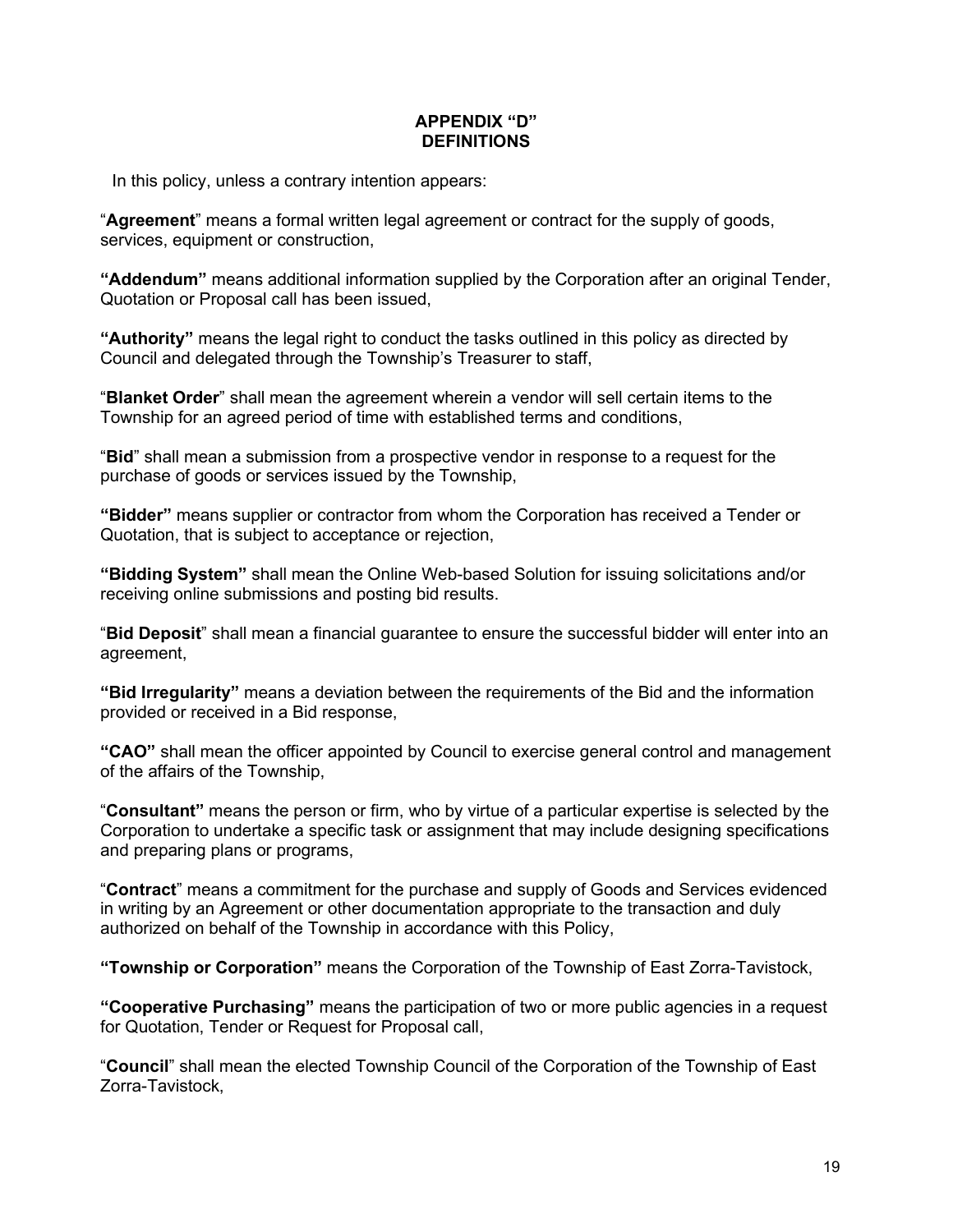**"Certificate of Clearance"** means a declaration that a bidder has paid all assessments or compensation payable and has otherwise complied with all requirements of the Workplace Safety and Insurance Board and that the bidder has paid all taxes and/or penalties imposed on it pursuant to the Corporation Tax Act, (R.S.O. 1990),

**"Designate"** means a person authorized by the Department Head to act on their behalf for the purposes of this policy,

**"Electronic Bidding"** shall mean a method issuing solicitations and/or receiving bids through a system over the internet,

"**Emergency"** means an occurrence resulting from an unforeseen action or consequence of an unforeseen event, (trigger event) which must be remedied on a time-sensitive basis to avoid a material financial risk, serious delays, injury, further damage or to restore or maintain services,

"**Executed Agreement**" means a form of agreement, either incorporated in the bid documents or prepared by the Township, to be executed by the successful bidder and the Township,

**"Expression of Interest"** means a focused market research tool used to determine vendor interest in a proposed project, not directly leading to the acquisition of goods and services,

"**Goods and Services**" includes supplies, materials, equipment, property and contracts for construction, maintenance, service or consulting and professional services,

"**In-House Bids**" also known as "Managed Bids" shall mean that during the Public Procurement Process, an agency within the Corporation of the Township of East Zorra-Tavistock is not permitted to submit a bid,

"**Insurance Documents**" shall mean certified documents issued by an insurance company licensed to operate by the Government of Canada or the Province of Ontario certifying that the bidder is insured in accordance with the Township's insurance requirements as contained in the bid documents,

"**Irregularities Contained in Bids**" is defined in Appendix "C" and include the appropriate response to those irregularities,

"**Labour and Material Bond**" means a bond issued by a surety company on the Township of East Zorra-Tavistock standard Form of Bond to ensure that the contractor will pay his or her suppliers and thereby protects the Corporation against items which might be granted to a supplier should the contractor not make proper payments,

"**Letter of Agreement to Bond**" means a letter or other form issued by a bonding agency licensed to operate by the Government of Canada or the Province of Ontario advising that, if the bidder is successful, the bonding agency will issue the required bonds,

"**Lowest Acceptable Bid**" means the lowest price submitted which meets the requirements and specifications as set out in the bid request, minor deviations excepted,

"**Manager"** refers to a head of a Township department operating within the Township of East Zorra-Tavistock,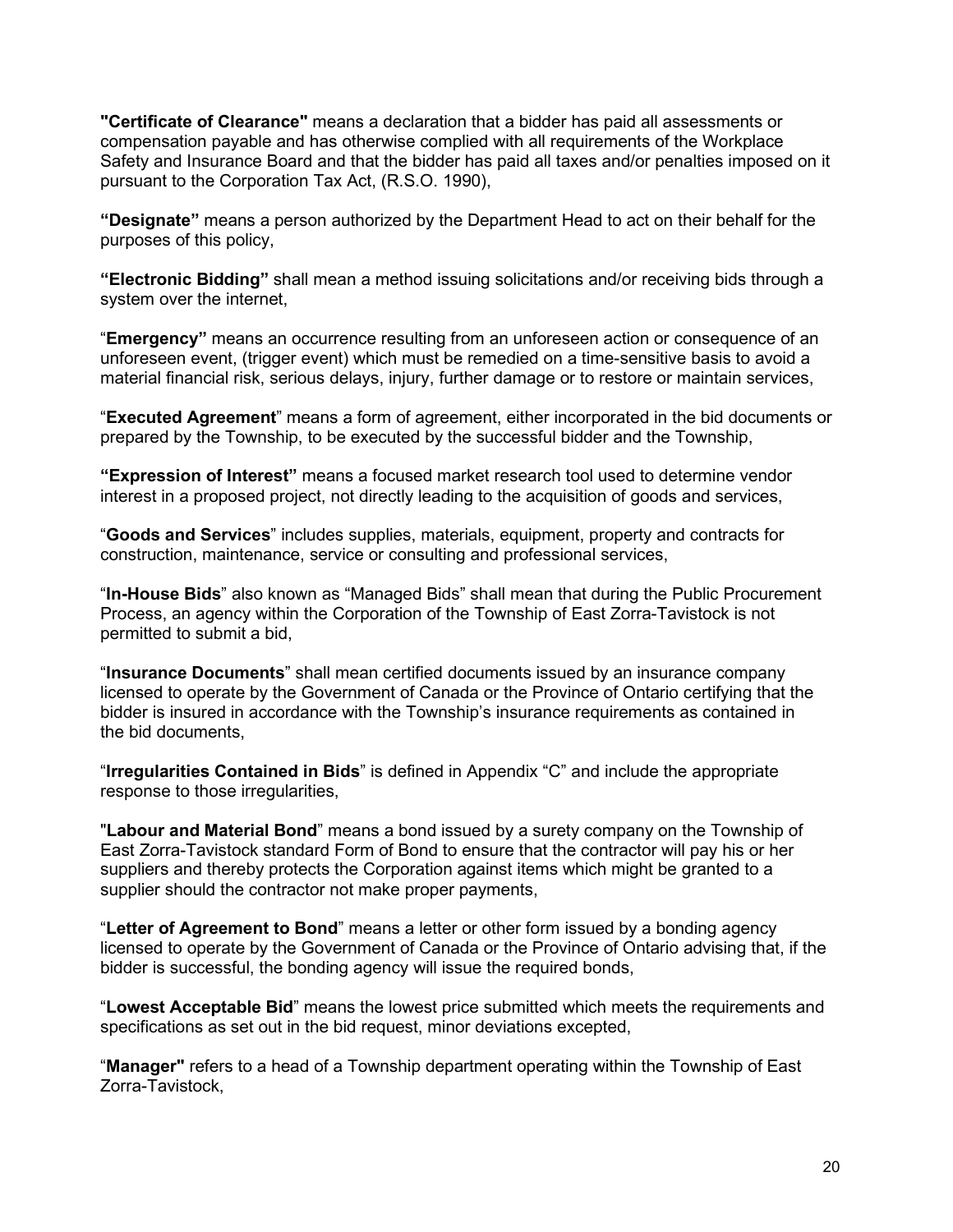"**Normal Operating Expenditure**" means expenditure of an operational recurring nature and does not include one-time special or Capital expenditure,

"**Performance Bond**" means a bond issued by a surety company on the Township of East Zorra-Tavistock standard Form of Bond executed in connection with a contract and which secures the performance and fulfillment of the undertakings, covenants, terms, conditions and agreements contained in the contracts,

"**Procure**" "**Procurement**" "**Purchase**" means to acquire by purchase, rental, lease or trade,

**"Purchasing Designate"** shall mean a person designated by the CAO or Treasurer to exercise any or all of the responsibilities of the CAO or Treasurer with respect to this policy.

"**Quotation Summary Form**" means a written request in an approved format and duly authorize to obtain goods and services,

"**Quotation**" means a request for prices on specific goods and/or services from selected vendors which are submitted verbally, in writing or transmitted by facsimile or email as specified in the Request for Quotation,

"**Request for Expression of Interest**" is a focused market research tool used to determine vendor interest in a proposed procurement. It may be issued simultaneously with a Request for Qualifications when the proposed procurement is well defined and the purchaser has clear expectations for the procurement,

"**Request for Information**" is used prior to issuing a tender call as a general market research tool to determine what products and services are available, scope-out business requirements, and/or estimate project costs,

"**Request for Proposal**" means a process where a need is identified, but the method by which it will be achieved is unknown at the outset. This process allows vendors to propose solutions or methods to arrive at the desired result,

"**Sealed Bid**" means a formal sealed response received as a part of a quotation, tender or proposal, either by hard copy or electronic bidding through a designated Bidding System in accordance with the method as specified in the bid document,

"**Single Source"** means there is more than one source in the open market but only for reasons of function or service one vendor is recommended for consideration of the particular goods and/or services,

"**Sole Source**" means there is only one source of supply of particular goods and services,

"**Supplier**" means any individual or organization providing goods or services to the Township of East Zorra-Tavistock including but not limited to contractors, consultants, vendors, service organizations, etc.,

"**Tender**" means a sealed bid which contains an offer in writing to execute some specified services, or to supply certain specified goods, at a certain price, in response to a publicly advertised request for bids,